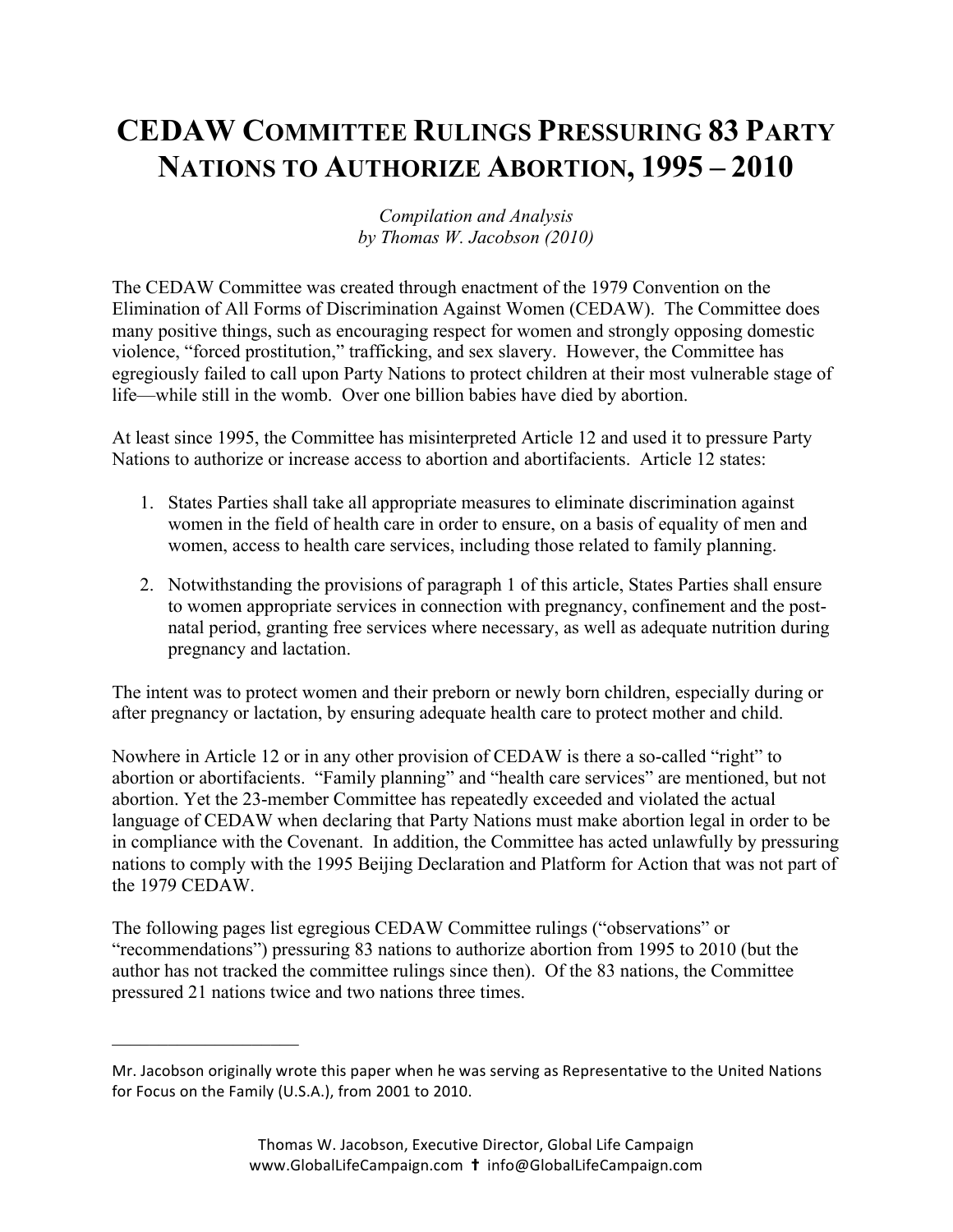## *CEDAW Committee "Concluding Observations" Pressuring Nations to Authorize or Increase Access to Abortion*

*(what the Committee says a nation must do to be in compliance with the Convention)*

*After a Party Nation files its country report, and responds to questions from the Committee, a national delegation appears before, and is interrogated by, the Committee.*

*The paragraph references (e.g., "par. 29") refer to the paragraph in the official CEDAW Committee Report or other documents corresponding to the Committee's compliance review of that country.*

*(author added* underlining *of words or portions of Committee statements for emphasis)*

**ANDORRA** (2001): "(A)bortion was not allowed under the Penal Code … (par. 29). … The Committee expresses concern about the punitive abortion laws that could cause women to seek unsafe and clandestine abortion. The Committee suggests that the State party consider the revision of such punitive laws according to general recommendation 24 of the Committee" (48).

**ANTIGUA & BARBUDA** (1997): "The representative informed the Committee that there was a high rate of perinatal mortality among women in Antigua and Barbuda. She noted that abortion was illegal in the country, although termination of pregnancy on medical grounds was permitted (par. 235). … The Committee was also concerned about the continuing illegality of abortion, which would lead to unsafe abortions" (par. 258).

**ARGENTINA** (1997): "The Committee was concerned about the fact that, despite economic and social development in Argentina, maternal mortality and morbidity due to childbirth and abortion remained high (par. 304). … "The Committee recommended that legislation which penalized mothers who had abortions should be reviewed" (par. 319).

**ARGENTINA** (2009): "The report refers to limited instances in which abortion is not prohibited. Please specify whether the Government has undertaken any measures to decriminalize abortion. Also provide detailed information on how many women were prosecuted for having illegal abortions in the period under consideration and what sanctions were imposed" (par. 20). [1 December 2008; UN doc. CEDAW/C/ARG/Q/6]

**AUSTRALIA** (2006): – *Eyewitness report from CEDAW Committee meeting*: Salma Khan (from Bangladesh), CEDAW Committee Member, said, "You have reformed the abortion law with greater access to women. What about access in rural areas? Are all the states the same? Are health care services available to women equally in all jurisdictions? What about women who want non-surgical abortion? Women in rural areas cannot have access to RU-486.Why is approval from a minister necessary for a drug that would be a safer abortion?"

[Analyst note: The terms "family planning" and "health care services" are in the CEDAW covenant but at the time of its passage in 1979 these terms in no way included abortion or abortifacients such as RU-486; nor is there any ratified UN international covenant even today that implies such meanings. The countries who ratified did not agree to any provisions on abortion.]

**BELIZE** (1999): "The Committee is also concerned at the restrictive abortion laws in place in the State party. It is concerned that, in 1998, so-called "unspecified abortions" (abortions initiated outside the formal health sector) were the fifth cause of hospitalization, and hospitals discriminate against these women in the provision of services and care. In this regard, the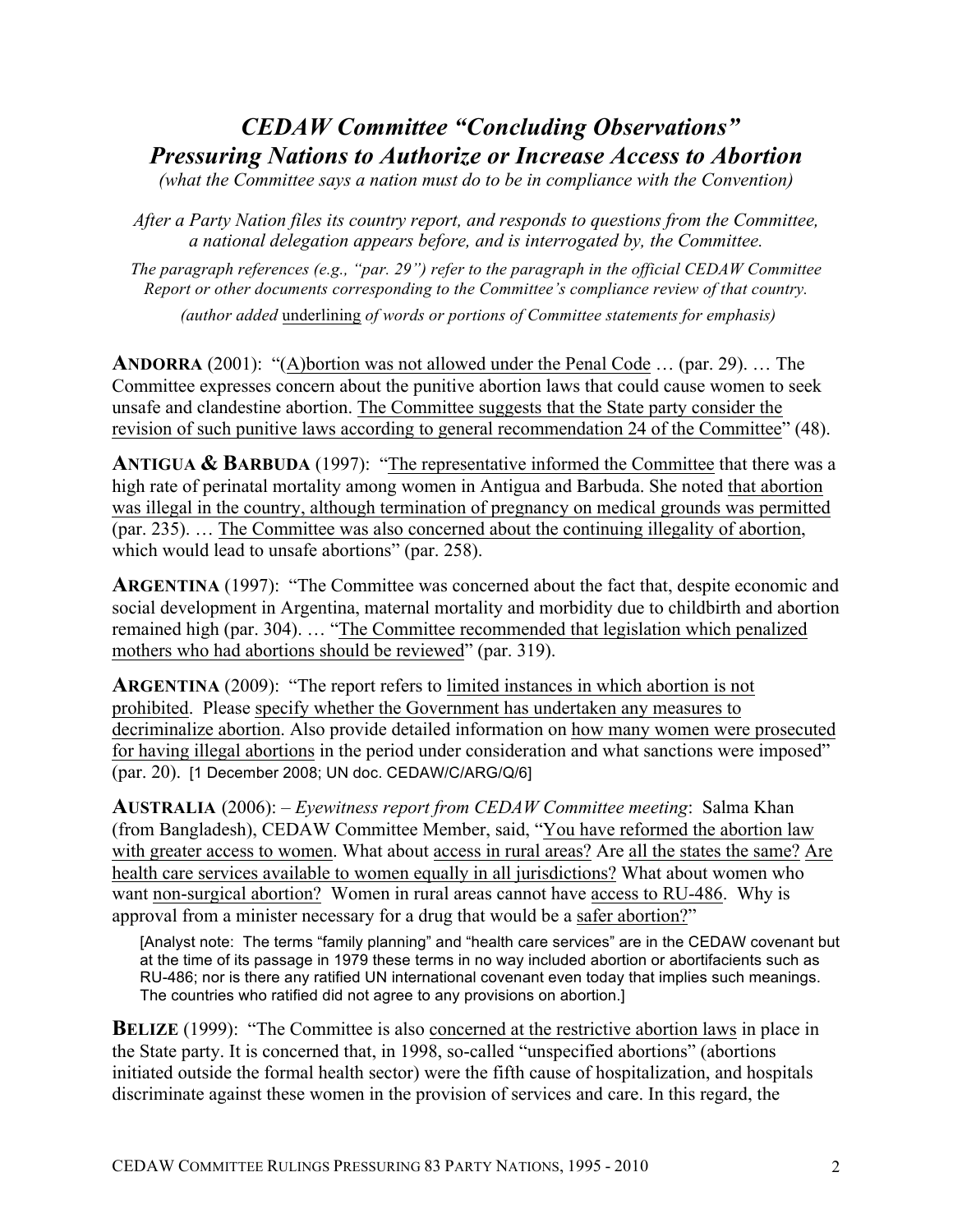Committee notes that the level of maternal mortality due to clandestine abortions may indicate that the Government does not fully implement its obligations to respect the right to life of its women citizens (par. 56). … The Committee urges the Government to revise its abortion laws, in particular since … existing legislation penalizing abortion is not strictly enforced" (par. 57).

**BELIZE** (2007): According to the head of the Belize Mission to the United Nations, the CEDAW Committee asked "tough questions" of the Belize delegation as to why abortion was not legal and available. (personal meeting with Charge d'affairs).

*Silvia Pimentel (Brazil), member of the CEDAW Committee,* noted from the Belize report to CEDAW that, "Abortion continues to be a crime... In its previous (concluding comments) the Committee urged the government to revise its abortion laws." She asked whether the delegation could, "Provide information on whether this issue is being discussed in the executive (branch)." And, if it is being discussed, "What is the timeline for its approval?" [*Eyewitness*, CEDAW 39<sup>th</sup> Session, 2007]

*CEDAW Concluding Comments to Belize:* **"**The Committee expresses its concern about the inadequate recognition and protection of the reproductive health and rights of women in Belize. The Committee is concerned about the high maternal mortality rates. It is further concerned about the number of deaths resulting from induced abortions. The Committee further reiterates its concern about the high rate of teenage pregnancies, which present a significant obstacle to girls' educational opportunities and economic empowerment" (par. 27).

"The Committee urges the State party to take concrete measures to enhance women's access to … sexual and reproductive health services, in accordance with article 12 of the Convention and the Committee's general recommendation 24, on women and health, and to ensure a reduction in the maternal mortality rate. The Committee recommends that the State party consider reviewing the laws relating to abortion with a view to removing punitive provisions imposed on women who have abortions and providing them with access to quality services for the management of complications arising from unsafe abortions, in accordance with the Committee's general recommendation 24 and the Beijing Declaration and Platform for Action, and to reducing the number of deaths resulting from induced abortions. It also recommends that the State party enhance sex education and availability of contraceptives so as to prevent women from having to resort to unsafe abortions" (par. 28).

**BOLIVIA** (2008): *Advance question by Committee*: "Please provide information on the legal measures envisaged to prevent illegal and unsafe abortions, and especially on regulations covering terminations of pregnancies when permitted by law."

*Bolivia written response*: "Abortion is classified as a crime in Bolivia. However, it is permissible under certain circumstances, namely, if the pregnancy is the result of rape, abduction not followed by marriage, intercourse with a minor, incest or when the woman's life is at risk. However, the laws on such exceptions lack implementing regulations that would allow for the exercise of this right. Measures are currently being elaborated to disseminate a draft law that would regulate permissible abortion" (par. 27). [CEDAW/C/BOL/Q/4/Add.1]

*Committee interaction with Bolivia delegation: Silvia Pimentel (Brazil), Committee member,* emphasized the urgent need for Bolivia to have a new draft law on sexual and reproductive rights as soon as possible. She asked about strategy because, "There are religious fundamentalist sectors in every country which interfere in matters related to sexual and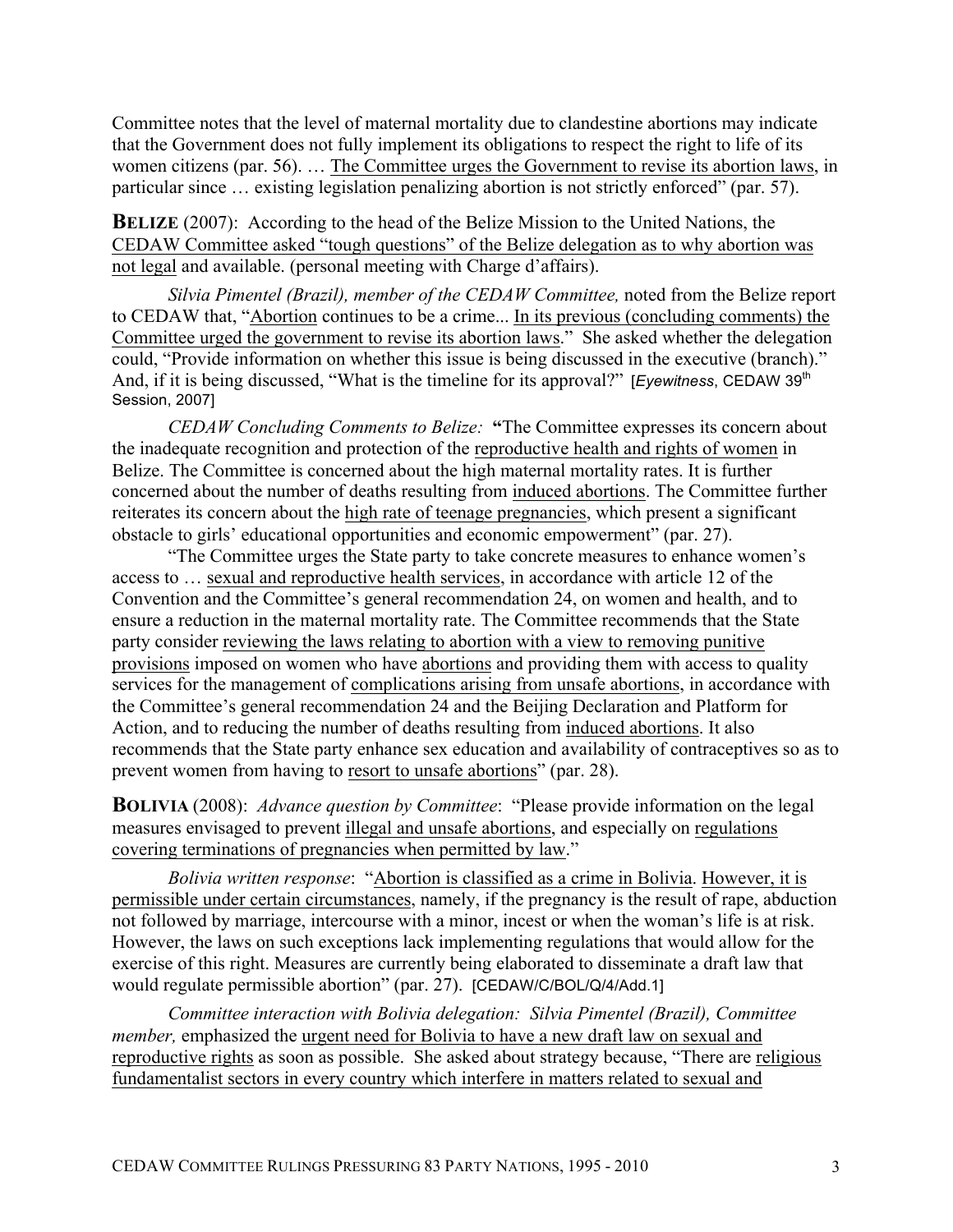reproductive rights." *Pimentel* also asked about, "The Justice Minister's strategy to reduce adolescent pregnancy and the death rate from unsafe abortion." [*Eyewitness*, 40<sup>th</sup> Session, 2008]

*Concluding Observations:* "The Committee is also concerned about the difficulties in obtaining a legal abortion—both therapeutic and ethical—owing, inter alia, to the lack of implementing regulations for the laws in force and the tendency, as a result, for many women to seek illegal and unsafe abortions" (par. 43).

"The Committee urges the State party to adopt regulations to implement existing laws on Bolivian women's right to therapeutic abortion. The Committee also urges … access to highquality services for the treatment of complications resulting from unsafe abortions with a view to reducing maternal mortality rates" (par. 44). [CEDAW/C/BOL/CO/4]

**BOTSWANA** (2010): *CEDAW Committee list of questions to Botswana before review:* "The report does not provide information on maternal mortality and morbidity and their causes, such as unsafe abortions. Please provide information on maternal mortality as well as on the laws in place in regard to abortion, on the extent to which women may be resorting to clandestine abortions and how many such women die as a result, and on contraceptive prevalence rate and its availability. Please provide this information, as well as information on the availability and accessibility of comprehensive sex education and family planning services in Botswana" (par. 24). [CEDAW/C/BOT/Q/3]

*Botswana responses to the list of issues and questions:* "The causes of maternal mortality and morbidity include, among others, haemorrhage, eclampsia and abortion. Unsafe abortion also contributes to maternal mortality. In 2007, 14% of maternal deaths resulted from unsafe abortion.

"According to the Penal Code Article 160": [quoted the entire portion prohibiting abortion except in certain circumstances] "within the first 16 weeks of pregnancy":

- a) "the pregnancy is the result of rape, defilement or incest;
- b) "the pregnancy would involve risk to the life of the pregnant woman or injury to her physical or mental health; or
- c) "if the child were born, it would suffer from or later develop such serious physical or mental abnormality or disease as to be seriously handicapped."

Also, (i) the "termination of pregnancy or abortion (must be) carried out by a registered medical practitioner in a Government hospital or a registered private hospital, or a clinic approved for the purpose by the Director of Health Services; and (ii) Two medical practitioners have given their opinion" supporting the abortion. [CEDAW/C/BOT/Q/3/Add.1]

*CEDAW Committee concluding recommendations to Botswana:* "While noting with appreciation the availability in the State party of comprehensive health coverage, the Committee is nonetheless concerned that the maternal mortality rate remains high with a projection from the World Health Organization estimating it between 200 and 300 per 100,000. The Committee is also concerned that no strategies for the reduction of maternal mortality have been developed. The Committee is also concerned at the lack of statistical information provided by the State party about the access for vulnerable groups of women, in particular in rural areas, to reproductive health-care services, about the extent and consequences of illegal and unsafe abortions and about the rate of teenage pregnancy (par. 35).

"The Committee calls on the State party to put in place a system of data collection so as to strengthen the knowledge base for effective policy development and implementation on all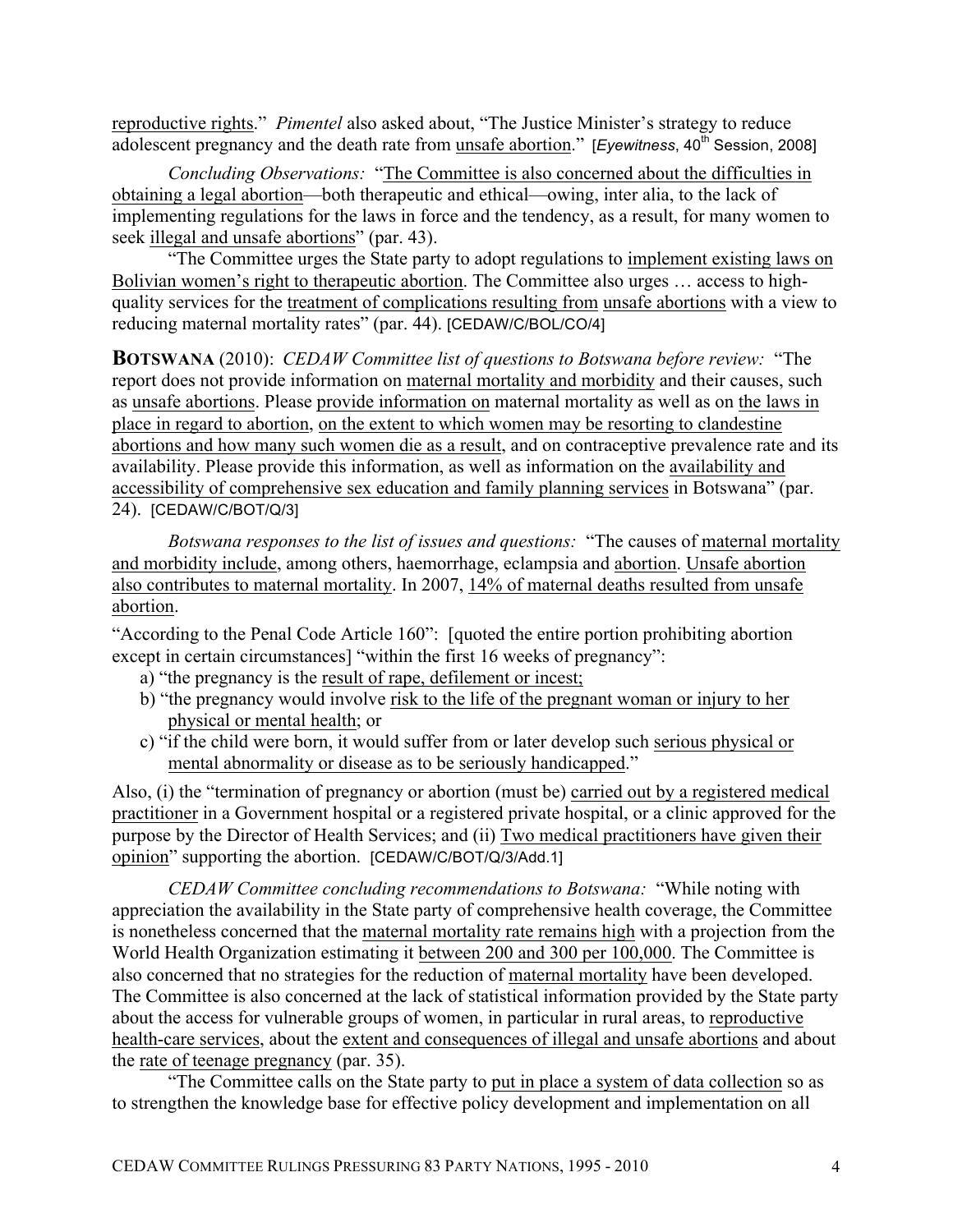aspects of women's health, including monitoring of impact. It encourages the State party to conduct a thorough study aimed at identifying the reasons for the persistence of a high maternal mortality rate in Botswana. The Committee requests the State party to conduct a study to determine the main causes of maternal mortality, including the impact of clandestine and unsafe abortions on maternal mortality, and provide detailed information on measures taken to reduce it and the impact of such measures in its next periodic report to the Committee. The Committee further urges the State party to improve the provision of information on reproductive health and contraception to women and girls and to promote widely sex education targeted at girls and boys, with special attention to the prevention of sexually transmitted diseases and teenage pregnancy. It also calls upon the State party to carry out measures in order to effectively implement the provisions that regulate legal abortion" (par. 36). [CEDAW/C/BOT/CO/3]

**BRAZIL** (2007): *Magalys Arocha Domínguez*, *CEDAW Committee member from Cuba*, noted that abortion is the fourth leading cause of maternal death in Brazil, according to the report. She noted that the number of abortion-related deaths rose between 2002 and 2004, and inquired into the statistics for 2005 and 2006. *Arocha* also noted that the government had committed its hospitals to provide abortions when the law so permits, and wondered how the law would be applied where the medical personnel had personal positions preventing them from performing abortions. [*Eyewitness*, CEDAW 39<sup>th</sup> Session, 2007]

*CEDAW Concluding Comments to Brazil:* "While noting the steps taken by the State party to enhance women's health, including sexual and reproductive health, such as the National Policy for Sexual and Reproductive Rights (May 2006), the National Pact for the Reduction of Maternal Mortality and the Integrated Plan for Fighting the Feminization of HIV/AIDS and other Sexually Transmitted Diseases, the Committee is concerned that the rate of maternal mortality remains high … It is also concerned about the magnitude of teenage pregnancy. The Committee is further concerned at the high number of unsafe abortions, the punitive provisions imposed on women who undergo abortions and the difficulties in accessing care for the management of complications arising as a result" (par. 29).

"The Committee encourages the State party to continue its efforts to enhance women's access to … sexual and reproductive health services, in accordance with article 12 of the Convention and the Committee's general recommendation 24 on women and health. It requests the State party to strengthen measures aimed at the prevention of unwanted pregnancies, including by increasing knowledge and awareness about, as well as access to, a range of contraceptives and family planning services. The Committee further requests the State party to monitor closely the implementation of the National Pact for the Reduction of Maternal Mortality at state and municipal levels, including by establishing maternal mortality committees where they still do not exist. … The Committee further recommends to the State party to expedite the review of its legislation criminalizing abortion with a view to removing punitive provisions imposed on women who undergo abortion, in line with general recommendation 24 and the Beijing Declaration and Platform for Action. The Committee also urges the State party to provide women with access to quality services for the management of complications arising from unsafe abortions" (par. 30).

**BURKINA FASO** (2000): "The Committee recommends ... that the State party should review its legislation on abortion and provide for coverage by social security" (par. 276).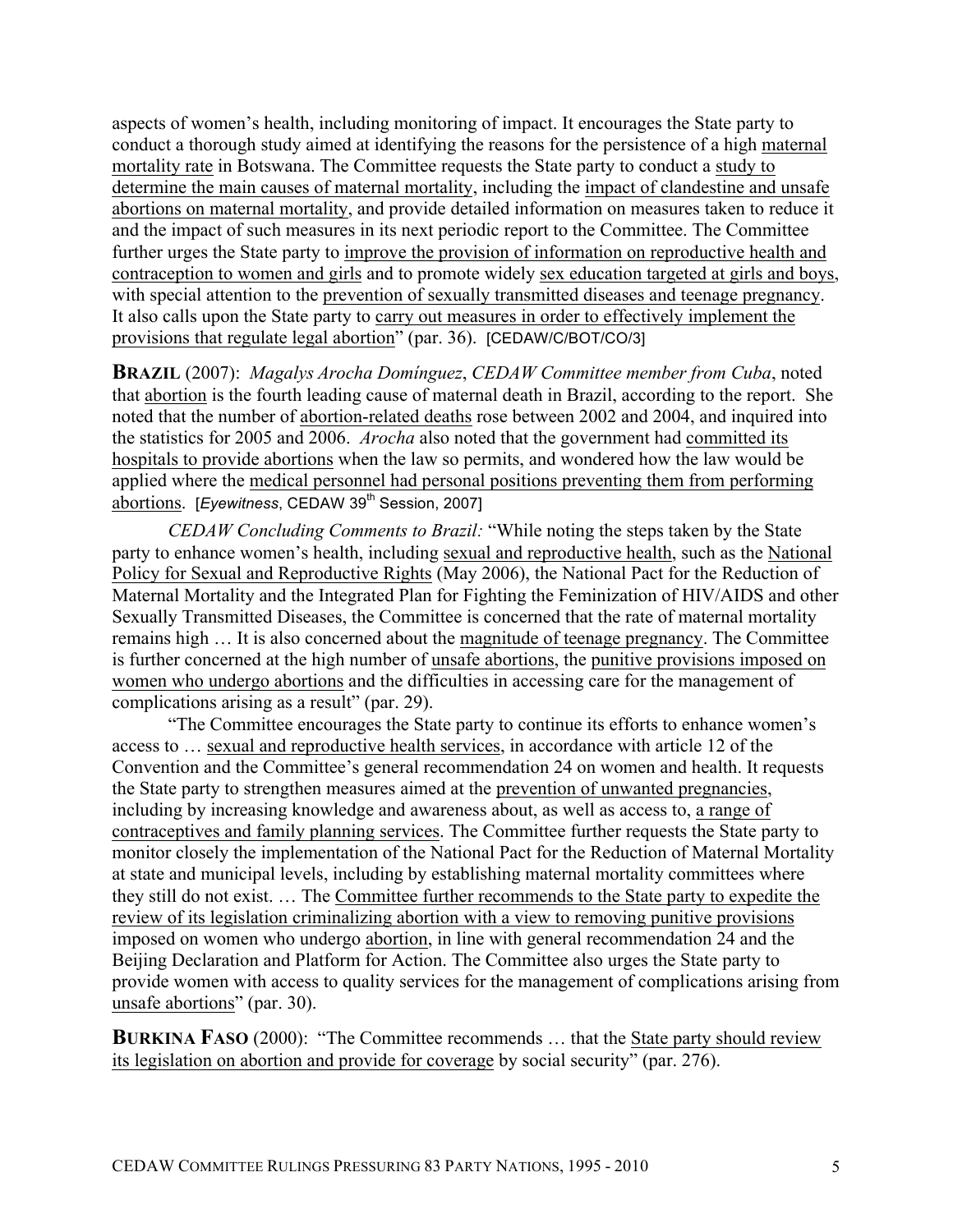**BURUNDI** (2008): *Zou Xiaoqiao, CEDAW Committee member from China,* stated that illegal abortion was leading to women's deaths. She asked for information about the reasons for abortion, and whether the government has provided women with services for reproductive health. [*Eyewitness*, CEDAW 40<sup>th</sup> Session, 2008; also, Summary, CEDAW/C/SR.814, par. 35]

**CAMEROON** (2009): *Committee questioned about:* "Legislation on abortion and increased access by women to contraception; sex education in school curricula and awareness-raising campaigns to prevent teenage pregnancy" (par. 17).

*Cameroon written response:* "There has been no change in the national legislation on abortion; the information contained in Cameroon's initial report remains valid. Abortion continues to be a subject of discussion among all social strata in Cameroon. It should be noted that, in our society, motherhood is extremely sacred. The desire to have children is linked to the desire for renewal and continuity of one's race, family line, or sociological group. Children thus serve as a sort of bridge between generations past and present, while representing future prospects for communities. Traditional African philosophy recognizes the permanent bond that links societies and families to their ancestors, as illustrated by the tremendous pride which all Africans in our country take in their genealogical roots. According to these age-old and shared socio-cultural convictions, our ancestors remain by our side, even though we cannot physically see them, and their life and work are perpetuated through their children, who indeed inherit their names, defend them and boast about them so that their names can go down in their communities' history. Therefore, any abortion performed for non-medical or non-therapeutic reasons, i.e. other than to save the life of the mother or child, impedes the expression of this vital social dynamic. One aspect which tends to be overlooked is worth noting: the tremendous joy that the possibility of having a child brings to women, as well as to men and families. Think for a moment of the anguish felt by the many couples who do not have children; think of the thousands of women and men who, in spite of their comfortable material existence, desperately want a child, even if it means adopting just one child. Think of the prospect of growing old alone, and even of being alone on one's deathbed.

"Those who undergo abortions expose themselves to a number of risks, including death. Everyone knows of at least one woman or girl who died following a voluntary termination of pregnancy and related complications, including intestinal aspiration, hemorrhaging, infections, and retention of foetal membranes. There are also after-effects such as sterility, ectopic pregnancy, miscarriage, perforation or ablation of the uterus, permanent sterility … and distress. Abortion is made out to be a matter of conscience or conviction, without mentioning that it is murder. It is portrayed as a freedom without mentioning that the mother exercises this freedom to the detriment of the child's. Abortion is elevated to the rank of a right and dignity.

"Modifications in individual and collective human behaviour — influenced by modernity, economic constraints, and social changes arising from the introduction of new ideologies and scientific and technical progress — must not lead to an erosion in basic values, to cultural and ethical nihilism, or to a decline of the principles which were the basis for the harmonious existence of the earliest societies for which we are nostalgic today. Does not legalizing abortion mean depriving children of their right to life and giving mothers the right to dispose of that right as they see fit?

"We agree that women face real problems. In that regard, it should be noted that our country's Parliament is concerned and is supporting the Government's actions to identify suitable solutions. However, all these issues definitely extend beyond the limited scope of private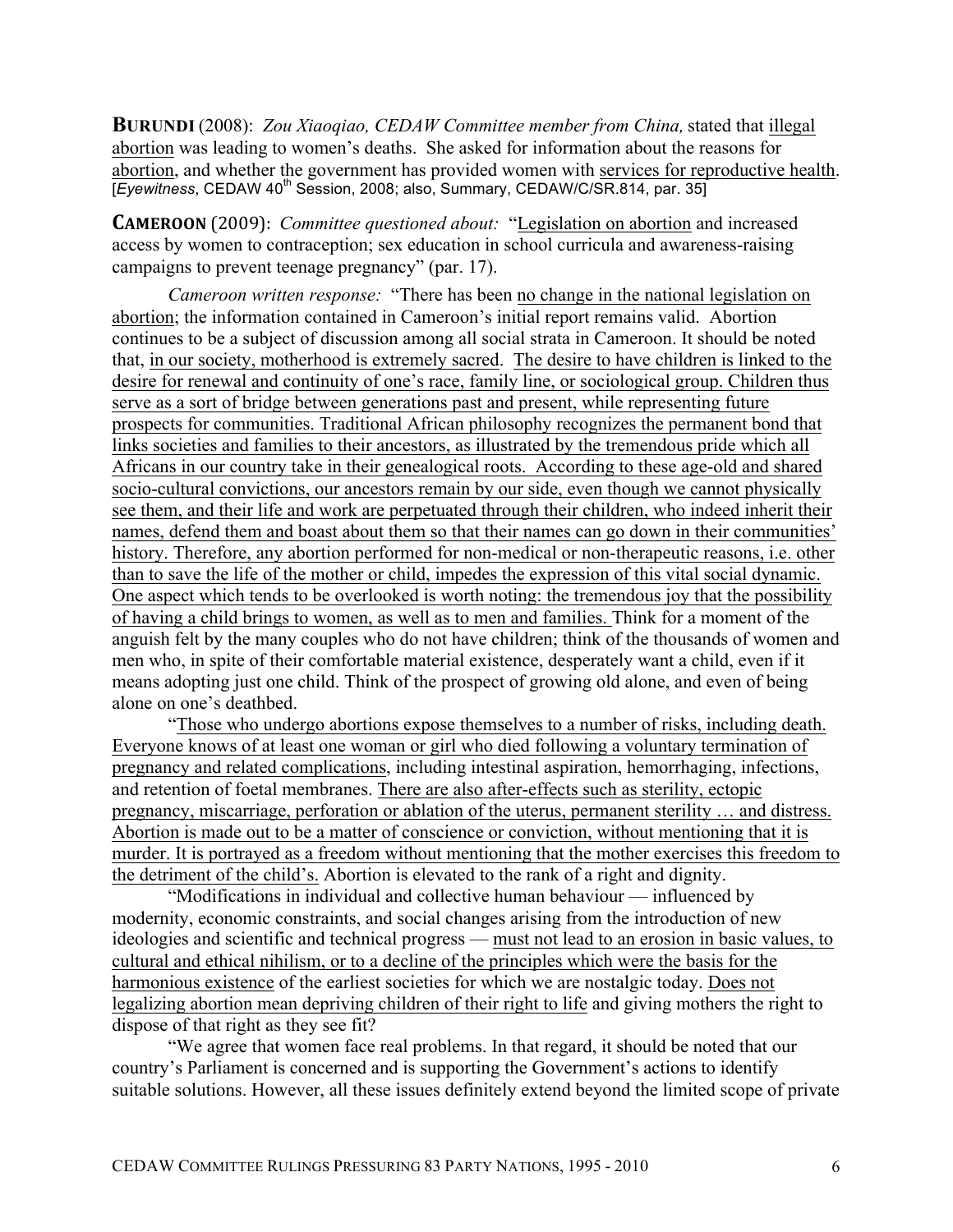and even family life. Indeed, issues relating to birth, population and the family have major moral, social and political aspects.

"The current repositioning of family planning is designed to strengthen it so as to enhance the availability and accessibility of modern methods of contraception.

"Abortion should not be confused with contraception. Girls are one of the main target groups of family planning. Considerable efforts are being made to educate young people and adolescents and raise their awareness of sexuality and family life. …

"Pregnant girls have the right to stay in school. … They return to school immediately after their maternity leave. This is particularly easy in a country in which a sense of African solidarity and the sense of shared family responsibility are very much alive. Girls who wish to continue their schooling can do so with complete peace of mind, entrusting their infants to their mothers or grandmothers, in short to their family." [CEDAW/C/CMR/Q/3/Add.1]

*Concluding observations:* "The Committee remains concerned at the high incidence of maternal mortality, the leading cause of which is the practice of unsafe abortion. The Committee … further notes that women are not able to opt for abortion in the case of rape, even if abortion in this context does not constitute a criminal offence according to the Penal Code. It also regrets that no statistical information has been provided on the number of abortions … due to the State party's culture of silence. (par. 40).

"The Committee calls upon the State party to … give consideration to the reform or modification of its legal status. It also calls upon the State party to carry out measures in order to effectively implement the provisions that regulate legal abortion. … The Committee requests that the State party provide detailed information on the number of abortions, both clandestine and legal ...." (par. 41).[CEDAW/C/CMR/CO/3]

**CAPE VERDE** (2006): *Mary Shanthi Dairiam, CEDAW Committee member from Malaysia*: "Welcoming the liberalization of the abortion rules, she asked whether women knew that they could obtain an abortion under certain conditions" (par. 26). [Summary Record, 754th mtg., 18 Aug. 2006; doc. CEDAW/C/SR.754]

*Concluding Comments*: "The Committee calls upon the State party to further improve the availability of sexual and reproductive health services, particularly in rural areas, including family planning information and services ... access to a wide range of contraceptive methods, so that women and men can make informed choices about the number and spacing of children, and women do not have to resort to unsafe abortions ..." (par. 30). [UN doc. CEDAW/C/CPV/CO/6]

**CHILE** (1995): "Members were seriously concerned by the fact that though abortion was illegal, it was nevertheless practiced widely. They inquired whether the Ministry of Health was proposing concepts of family planning, how illegal abortions were recorded and how rural women could afford it. In response, the representative replied that Chile had signed the final document of the International Conference on Population and Development at Cairo without any reservation. Although family planning policy had been neglected for many years, the Ministry of Health was handling a programme for paternal responsibility, informing men and women of the various means of contraception. She recalled that the Government considered the practice of abortion a serious public health problem, that it could not be seen as a means of contraception and that its prevention was one of the purposes of the family planning policies. The family planning policies sought to improve the health conditions of mothers and children while affirming the rights of every family to have the number of children it desired (par. 139). … The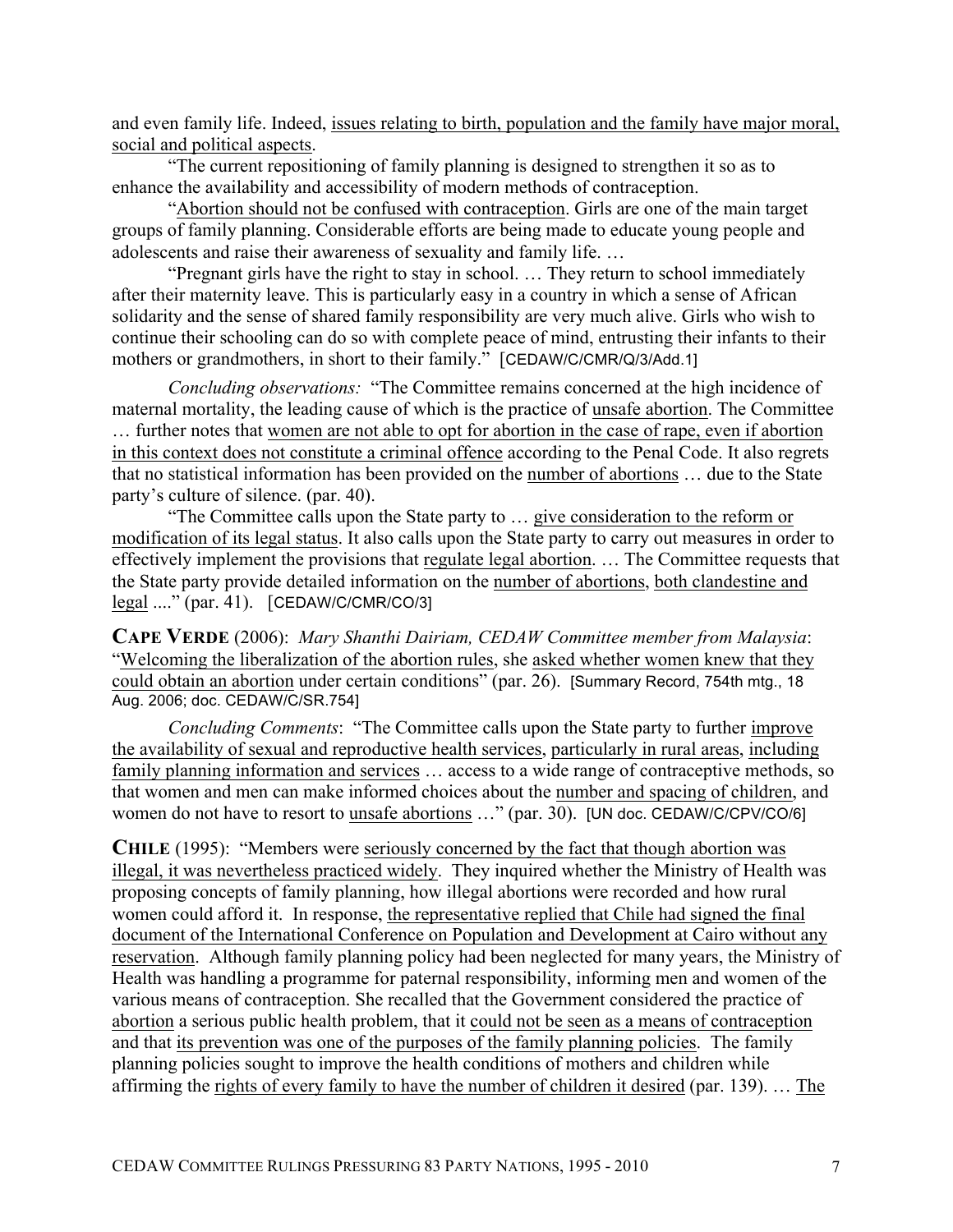Committee recommends a revision of the extremely restrictive legislation on abortion, taking into account the relationship between clandestine abortion and maternal mortality" (par. 158).

**CHILE** (1999): "The Committee is concerned at the inadequate recognition and protection of the reproductive rights of women in Chile … especially … the laws prohibiting and punishing any form of abortion. … The Committee recommends that the Government … provide safe abortion and … permit termination of pregnancy for therapeutic reasons …" (pars. 228, 229).

**CHILE** (2006): "The Committee … remains concerned that abortion under all circumstances is a punishable offence under Chilean law, which may lead women to seek unsafe, illegal abortions, with consequent risks to their life and health …(par. 19).

"The Committee calls on the State party to take concrete measures to enhance women's access to health care, in particular to sexual and reproductive health services, in accordance with article 12 of the Convention and the Committee's general recommendation 24, on women and health. It requests the State party to strengthen measures aimed at the prevention of unwanted pregnancies, including by making a comprehensive range of contraceptives and family planning methods more widely available and affordable and without any restriction .... The Committee also calls on the State party to reduce maternal mortality rates through safe motherhood services and prenatal assistance and take measures to ensure that women do not seek unsafe medical procedures, such as illegal abortion, because of lack of appropriate services in regard to fertility control. The Committee recommends that the State party consider reviewing the laws relating to abortion with a view to removing punitive provisions imposed on women who undergo abortion and provide them with access to quality services for the management of complications arising from unsafe abortion and to reduce maternal mortality rates, in accordance with general recommendation 24, on women and health, and the Beijing Declaration and Platform for Action" (par. 20). [16 August 2006; UN doc. CEDAW/C/CHI/CO/4]

**COLOMBIA** (1999): "The Committee notes with great concern that abortion, which is the second cause of maternal deaths in Colombia, is punishable as an illegal act. … The Committee believes that legal provisions on abortion constitute a violation of the rights of women to health and life and of article 12 of the Convention" (par. 393).

**COLOMBIA** (2007): "The Committee is … concerned that, in practice, women may not have access to legal abortion services, or to guaranteed care for the management of complications arising from illegal and unsafe abortion (par. 22).

"The Committee encourages the State party to continue its efforts to enhance women's access to health care, in particular to sexual and reproductive health services, in accordance with article 12 of the Convention and the Committee's general recommendation 24 on women and health. It requests the State party to strengthen measures aimed at the prevention of unwanted pregnancies, including by increasing knowledge and awareness about, as well as access to, a range of contraceptives, family planning services for women and girls, and to take measures to ensure that women do not seek unsafe medical procedures, such as illegal abortion ... The Committee recommends that the State party give priority attention to the situation of adolescents and rural, indigenous and afro-descendent women ... It urges the State party to ensure that women seeking legal abortions have access to them, including by clarifying the responsibilities of public health service providers. The Committee recommends that the State party take steps to ensure that the regulatory framework and guidelines in place governing access to quality services for the provision of legal abortion services, and for the management of complications arising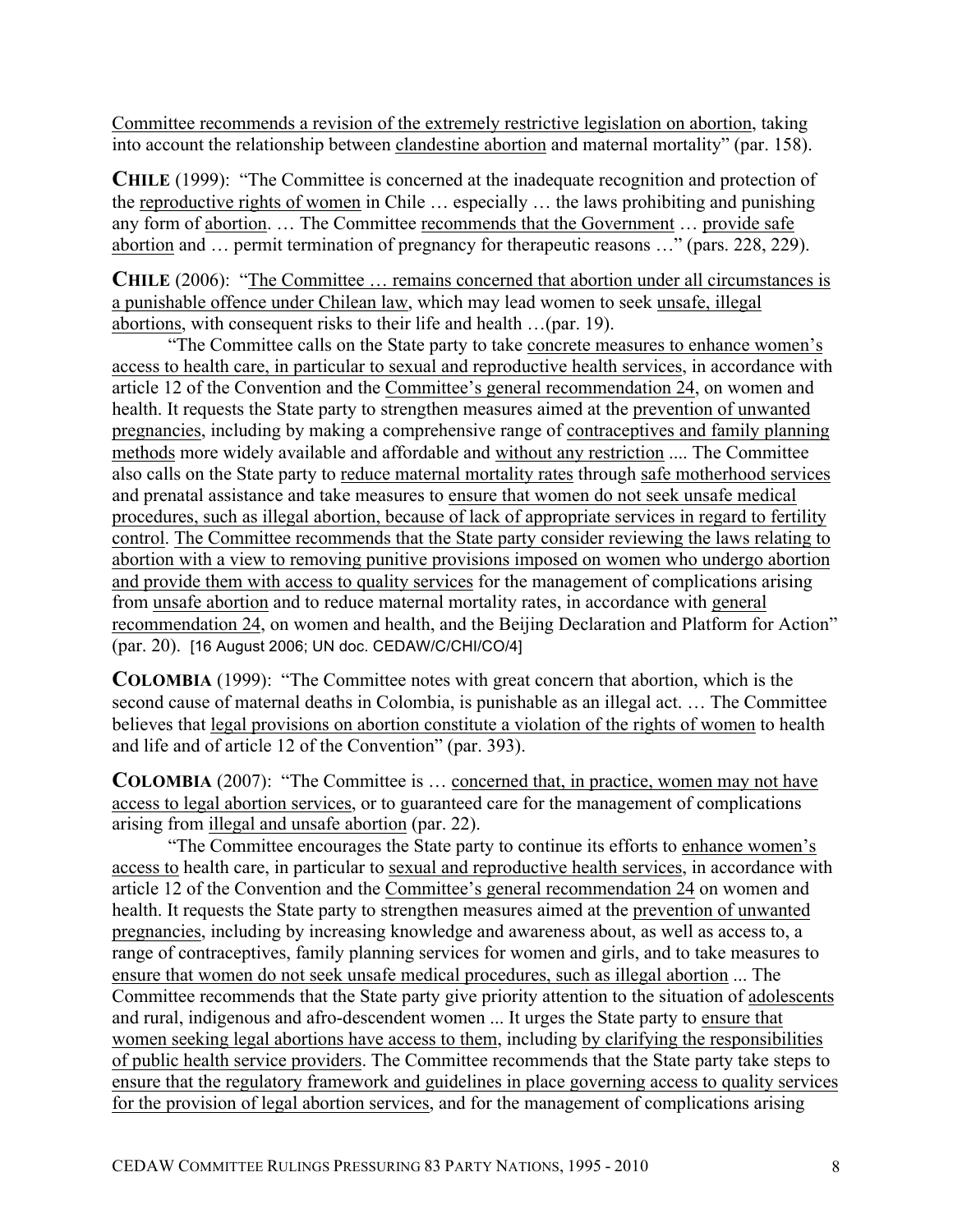from illegal and unsafe abortions are applied in practice and that medical and health-care professionals receive adequate training and sensitization on their obligations, so as to reduce women's maternal mortality rates" (par. 23). [UN doc.: CEDAW/C/COL/CO/6]

[Analyst comment: In 2006, **Colombia's Constitutional Court legalized abortion in part because of the CEDAW "recommendation"** from 1999. The Court approved abortion for several reasons: fetal malformation, forced pregnancy, and if the life of the mother is in danger. The written opinion of Colombia's Attorney General was perhaps the most influential document in the decision. He informed the Court that their country was bound by "the recommendations made by the international authorities in charge of overseeing compliance" with the "Convention on the Elimination of All Forms of Discrimination Against Women (CEDAW)." {As quoted in C-FAMs *Friday Fax* (February 8, 2007; Vol. 10, No. 8), after they received a copy of the Court opinion.}]

**CROATIA** (1998): "In the area of health, the Committee is particularly concerned ... about information regarding the refusal, by some hospitals, to provide abortions on the basis of conscientious objection of doctors. The Committee considers this to be an infringement of women's reproductive rights (par. 109). … The Committee strongly recommends that the Government take steps to secure the enjoyment by women of their reproductive rights by, *inter alia*, guaranteeing them access to abortion services in public hospitals" (par. 117).

**CYPRUS** (1996): "The Committee expressed its concern that the Government treats the low fertility rate ... as a reason for retaining the existing criminal law restrictions on abortion" (55).

**DOMINICA** (2009): *Committee:* "Considering the consequences which illegal abortion has on women's health, please provide detailed information on any measures the Government is undertaking to address this situation, from a health, educational and social perspective, as well as the possibility not to prosecute women who undergo an abortion, in line with its general recommendation No. 24. Kindly provide statistical information on how many women may be resorting to clandestine abortions and how many such women die as a result" (par. 23). [CEDAW/C/DMA/Q/7]

**DOMINICAN REPUBLIC** (1998): "The Committee expresses deep concern with respect to the high rate of maternal mortality which is caused, as is noted in the report, by toxaemia, haemorrhages during childbirth and clandestine abortions; the Committee also notes that toxaemia may be caused by induced abortions. The high rate of maternal mortality, in conjunction with the fact that abortions in the Dominican Republic are absolutely and under all circumstances illegal, cause very great concern to the Committee and draws attention to the implications of the situation for women's enjoyment of the right to life (par. 337). … The Committee … invites the Government to review legislation in the area of women's reproductive and sexual health, in particular with regard to abortion, in order to give full compliance to articles 10 and 12 of the Convention" (par. 349).

**DOMINICAN REPUBLIC** (2004): "(T)he Committee ... notes with concern that passage of the Penal Code bill as it now stands would constitute a reversal of some of the advances made in the area of women's human rights by … penalizing abortion in cases of rape and bringing criminal charges or suspending sentence in cases of rape if the perpetrator marries the minor victim (par. 284). … (T)he Committee recommends that the State health services should provide an abortion when the pregnancy is a result of rape or when the mother's health is in danger" (par. 309).

**ECUADOR** (2003): "The Committee urges the State party to implement the National Education Plan for Love and Sexuality and to strengthen its health-care programmes, including sexual and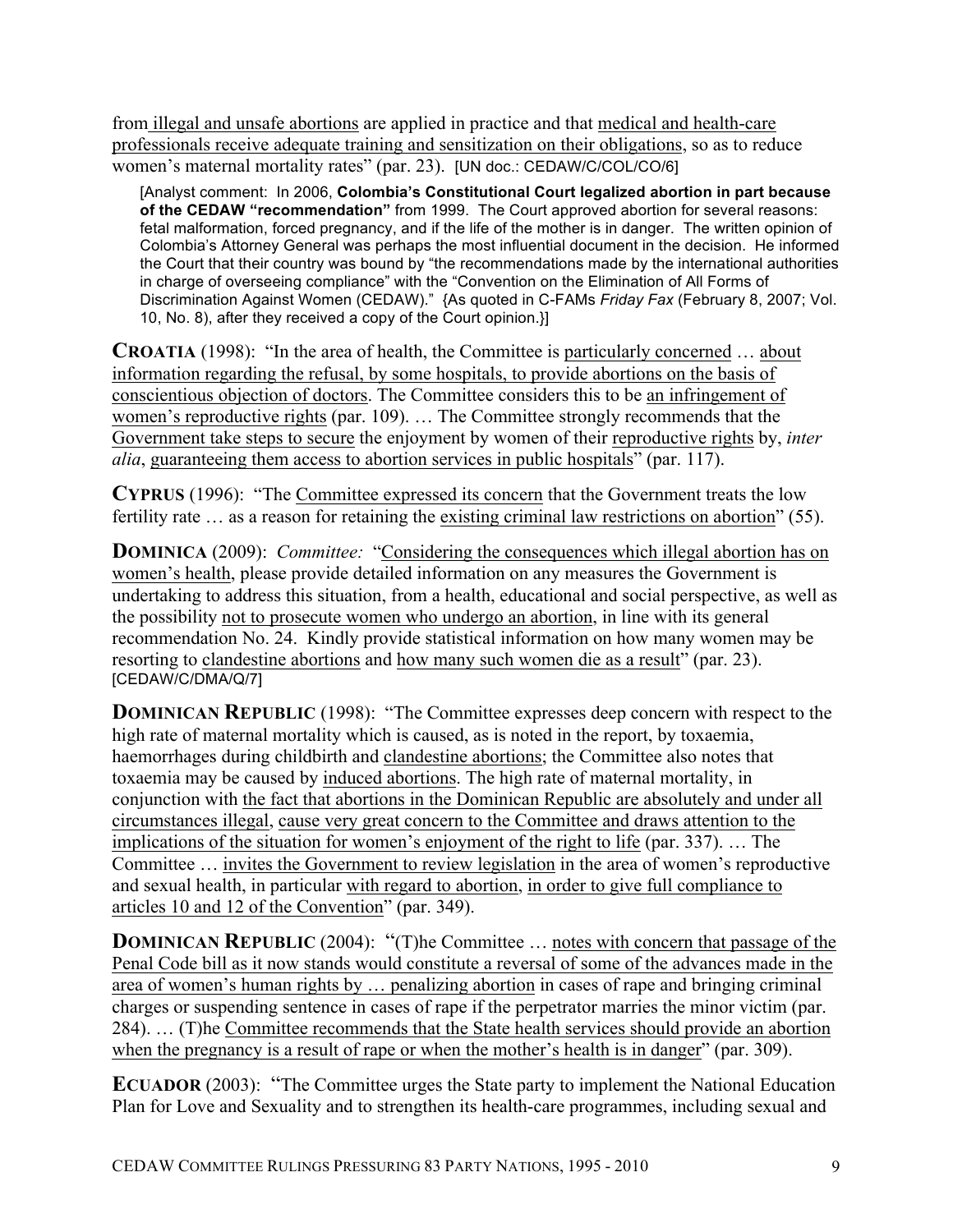reproductive health, and … to implement a national programme that provides women and men with adequate and reliable information on available contraceptive methods and methods that can enable them to exercise their right to make a free and informed decision concerning the number and spacing of their children and to strengthen methods for preventing sexually transmitted diseases and HIV/AIDS, including the availability of condoms" (par. 318).

[Analyst comment: The Committee presupposes that two of the "methods" governments should provide to enable parents to control "the number and spacing of their children" are abortifacients and abortions so parents may terminate the lives of any preborn children that don't fit into their plan.]

**ECUADOR** (2008): "The Committee notes with concern that the second leading cause of maternal mortality is abortion and is concerned that the magnitude of unsafe abortion in the country and its effects on maternal mortality are under-recorded and unknown." (par. 38).

"The Committee further recommends that the Ministry of Public Health undertake a thorough investigation or study on the issue of unsafe abortions and their impact on women's health in particular maternal mortality, to serve as a basis for legislative and policy action to address this issue." (par. 39). [CEDAW/C/ECU/CO/7]

**EGYPT** (2010): "While commending the efforts made by the State party to improve the healthcare infrastructure and the decrease in maternal mortality rates (from 84 per 100,000 live births in 2000 to 55 per 100,000 live births in 2008), the Committee is concerned at the absence of any statistics or data on maternal morbidity. The Committee is also concerned at the limited access to reproductive and sexual health services, especially in rural areas, and that emergency contraception is generally not provided (par. 39).

"The Committee calls upon the State party to take all necessary measures to improve women's access to health care and health-related services, within the framework of the Committee's general recommendation No. 24. It urges the State party to conduct comprehensive national surveys on maternal mortality and morbidity … The Committee requests the strengthening and expansion of efforts to increase knowledge of and access to affordable contraceptive methods throughout the country and to ensure that women in rural areas do not face barriers in accessing family-planning information and services. It also recommends that sex education be widely promoted and targeted at adolescent girls and boys, with special attention to the prevention of early pregnancy and the control of sexually transmitted infections, including HIV/AIDS. The Committee recommends that the Ministry of Health promote and raise awareness regarding emergency contraceptives among women of all ages, highlighting their benefits in protection against unwanted pregnancies in cases of rape." [CEDAW/C/EGY/CO/7]

**EL SALVADOR** (2008): "The Committee is alarmed at … the high number of illegal abortions, including among very young women, which have a negative impact on women's physical and mental health." (par. 35).

"The Committee draws attention to its general recommendation 24 and recommends that comprehensive research be undertaken into the specific health needs of women, including reproductive health. It also recommends the financial and organizational strengthening of family planning programmes addressed to women and men and the provision of wide access to contraceptives for all women and men, including teenagers and young adults. The Committee urges the State party to reinforce programmes on sex education for both girls and boys in order to foster responsible sexual behaviour. … It also requests the State party to include information in its next report on death and/or illness as a result of or related to illegal abortion. The Committee urges the State party to facilitate a national dialogue on women's right to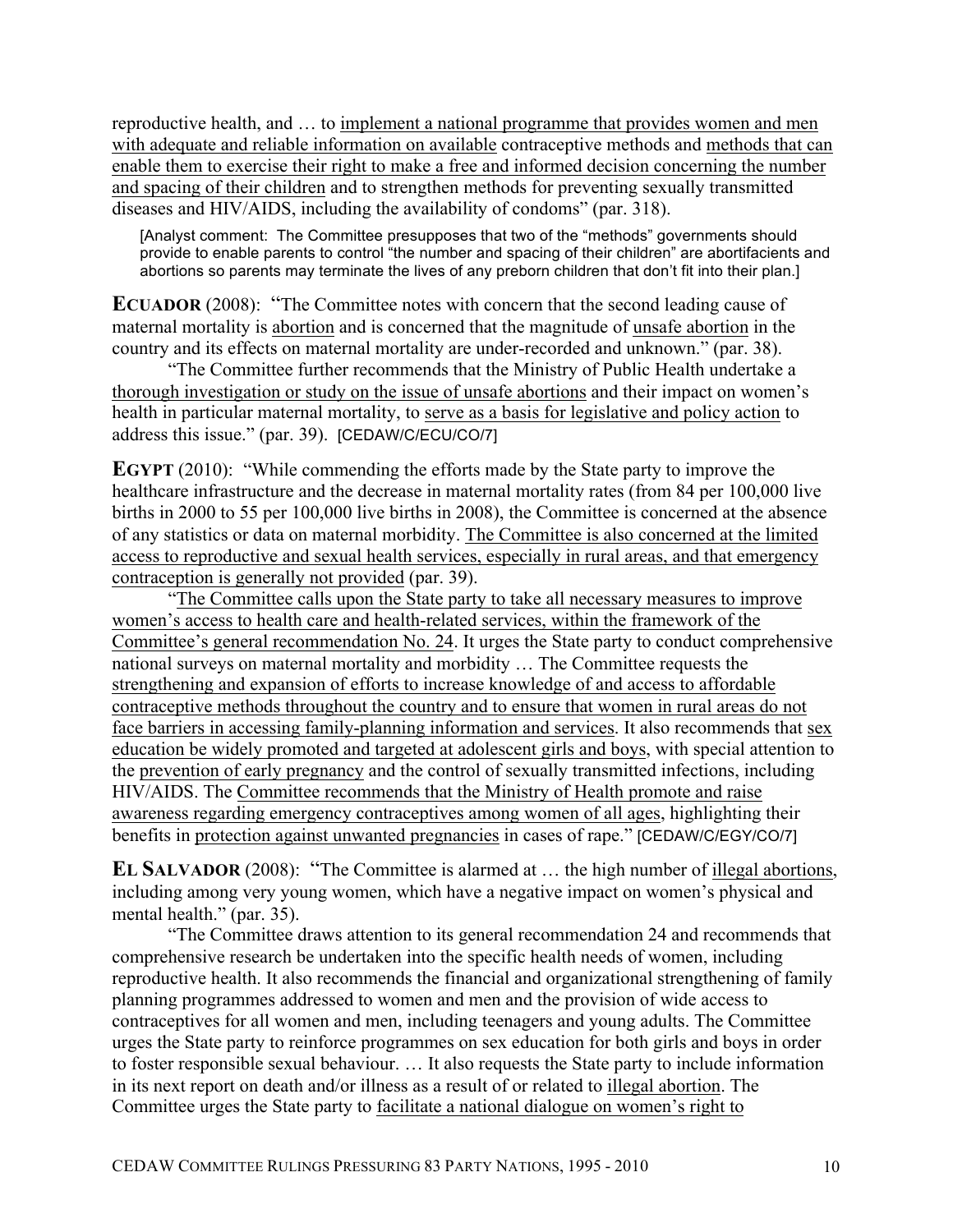reproductive health, including on the consequences of restrictive abortion laws." (par. 36). [CEDAW/C/SLV/CO/7]

**ERITREA** (2006): "The Committee recommends that the State party take measures to improve women's access to health care, especially emergency obstetric care and health-related services and information, in accordance with article 12 of the Convention and the Committee's general recommendation 24 on women and health. It calls on the State party to improve the availability of sexual and reproductive health services, including family planning, also with the aim of preventing early pregnancies and clandestine abortions. It encourages the State party to enhance such services especially for rural women (par. 23). [UN doc. CEDAW/C/ERI/CO/3]

**ETHIOPIA** (2004): *Dubravka Šimonovic (CEDAW Committee Rapporteur, from Croatia*) said, "The high rate of maternal mortality was affected by the high number of unsafe abortions; she asked whether the Government had any plans to address that issue, including review of the Penal Code to legalize abortion, as was recommended in the Beijing Platform for Action" (par. 2). [Summary record, 646th meeting; 27 Jan 2004; CEDAW/C/SR.646]

*Concluding Comments:* "The Committee is concerned about … the high rate of clandestine abortion and its causes, which include poverty, a lack of access to information on women's reproductive health and rights and low prevalence of contraceptive use (par. 257). The Committee recommends the adoption of measures to guarantee effective access for women, including young women, to health-care information and services, in particular regarding reproductive health, with the aim of reducing clandestine abortions" (par. 258). [General Assembly, Official Records, 59th Session, Supplement No. 38 (A/59/38)]

[Analyst comment: **Abortion was legalized in Ethiopia during the spring of 2005 as a direct result of this "recommendation" by the CEDAW Committee**, in effect pressuring the nation "to legalize abortion" when the Penal Code was reviewed—as occurred without public debate.]

**FRANCE** (2008): *Magalys Arocha Domínguez*, *CEDAW Committee member from Cuba*, expressed concern that the "relatively easy access to abortion, which is a right that women have, might lead to excessive use of it, as if it were a contraceptive." She wondered what kind of education France was giving to young couples, "so that they can choose an appropriate form of contraceptive." She asked whether women had access to the most modern form of contraceptives, which, although expensive, caused the least physical harm. [*Eyewitness*, CEDAW  $40<sup>th</sup>$  Session, 2008]

**GHANA** (2006): "The Committee urges ... the State party to raise community awareness with regard to negative cultural beliefs and the importance of giving women a choice in relation to access to health-care services, number of children, and use of contraception, as well as ensure that health workers adopt a client-friendly attitude. It calls upon the State party to improve the availability of sexual and reproductive health services, including family planning information and services, as well as antenatal, postnatal and obstetric services to reduce maternal mortality and to set targets and benchmarks to achieve the Millennium Development Goal to reduce maternal mortality. It also recommends the adoption of measures to increase knowledge of and access to affordable contraceptive methods, so that women and men can make informed choices about the number and spacing of children, as well as access to safe abortion in accordance with domestic legislation" (par. 32). [9 August 2006; UN doc. CEDAW/C/GHA/CO/5]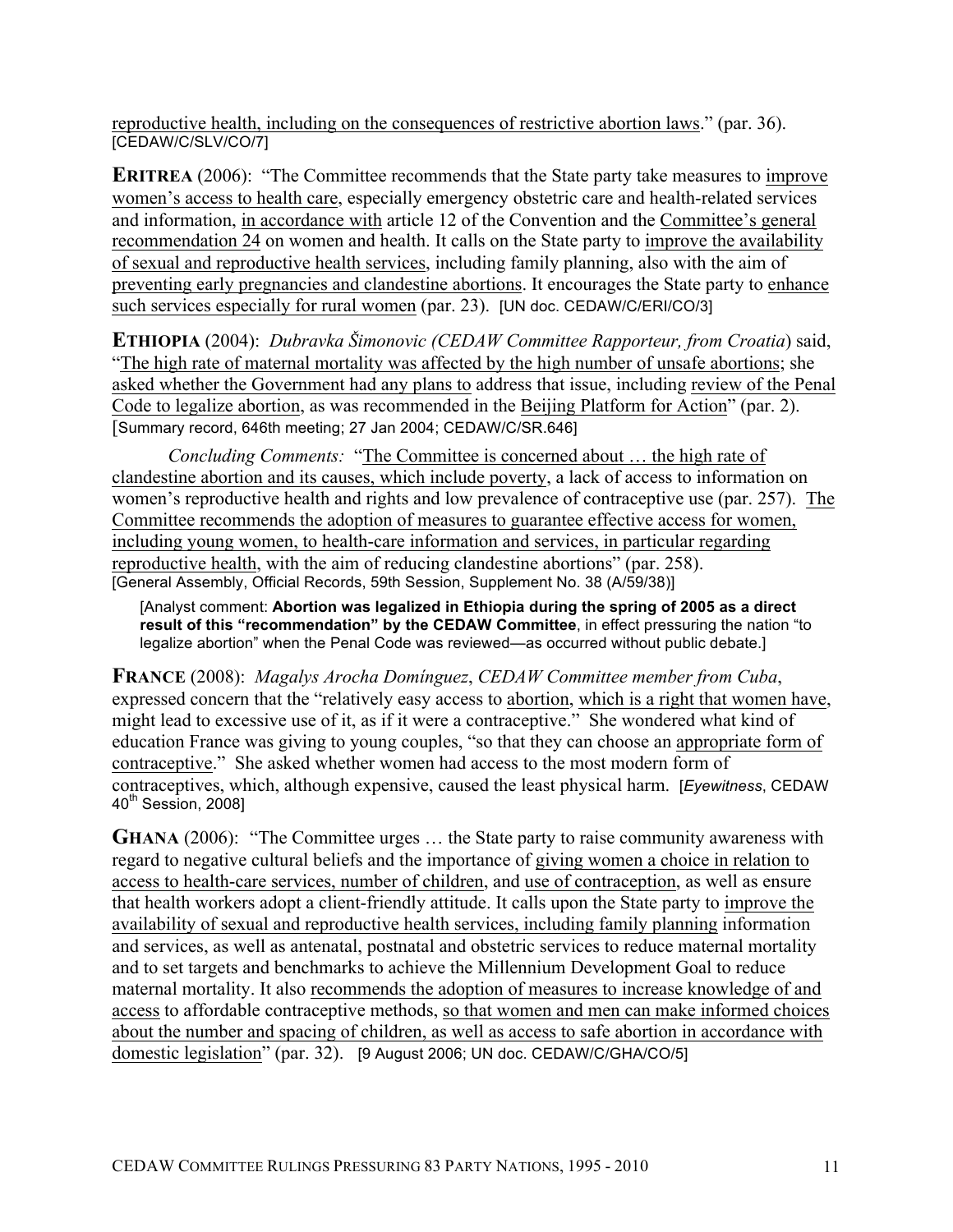**GUATEMALA** (2009):"The Committee is also concerned at the lack of information provided by the State party about the extent and consequences of illegal and unsafe abortions." (par. 35).

"The Committee recommends … the State party adopt and implement effective measures, including through the revision of legislation criminalizing abortion, to prevent unsafe abortions and its impact on women's health and on maternal mortality." (par. 36). [CEDAW/C/GUA/CO/7]

**HAITI** (2009):*Committee questions:*"The report refers to bills that are being elaborated, specifically, a law on violence against women, partial decriminalization of abortion and a law on equality between women and men. Please provide detailed information on these bills and their present status" (par. 8).

"According to the report, abortion, which is often used as a means of family planning, is considered to be a crime under the Criminal Code, and even therapeutic abortion is forbidden. Considering the consequences which illegal abortion has on women's health, please provide detailed information on any measures the Government is undertaking to address this situation, from a health, educational and social perspective, as well as steps taken to exempt women who undergo an abortion from prosecution, in line with the Committee's general recommendation No. 24" (par. 24). [CEDAW/C/HTI/Q/7]

*Haiti responses:* "The MCFDF is drafting a bill on the partial decriminalization of abortion" (par. 4).

"Abortion is completely illegal under Haitian law. However, many women still undergo the procedure, often in dismal conditions. The complications that occur inevitably lead to an increase in maternal morbidity and mortality rates. There is no specific provision that addresses pregnancies resulting from rape. Consequently, the MCFDF is advocating in favour of partial decriminalization of abortion and is working on a bill for submission to Parliament. The proposed legislative reform would reflect a new national policy that aims to strike a better balance between the restrictions imposed on abortion practitioners and women's rights, particularly the right to safe and humane access to health services that protect their life and dignity, the right to health safety and the right not to be subjected to inhumane or degrading treatment" (par. 24). [CEDAW/C/HTI/Q/7/Add.1]

*Concluding observations:* "The Committee is also concerned at the frequent use of abortion as a family planning measure and that abortion is illegal in the State party" (par. 36).

"The Committee, drawing attention to its general recommendation No. 24 on women and health ... The Committee encourages the State party to enact the law on partial decriminalization of abortion as it expressed the intention to do" (par. 37). [CEDAW/C/HTI/CO/7]

**HONDURAS** (2007):*Eyewitness report:* The CEDAW Committee scolded Honduras for its laws against abortion, and said its law prohibiting all abortions is "a crime." A member of the CEDAW Committee who is passionately pro-abortion, *Silvia Pimentel, CEDAW Committee member from Brazil*, rebuked the Honduran delegation, saying, "Women have their reasons to seek abortion, which should be respected," and said she could not understand how "the interests of the fetus outweigh those of the mother."

The *HONDURAN delegation* replied that Article 67 of their constitution gives the same rights to unborn and born children. [*Friday Fax*, C-FAM, Vol. 10, No. 33, August 2, 2007]

*CEDAW Concluding Comments to Honduras:* "The Committee is concerned about the high rate of teenage pregnancy and its implications for the health and education of girls. The Committee is concerned that efforts to provide sex education in schools, developed by the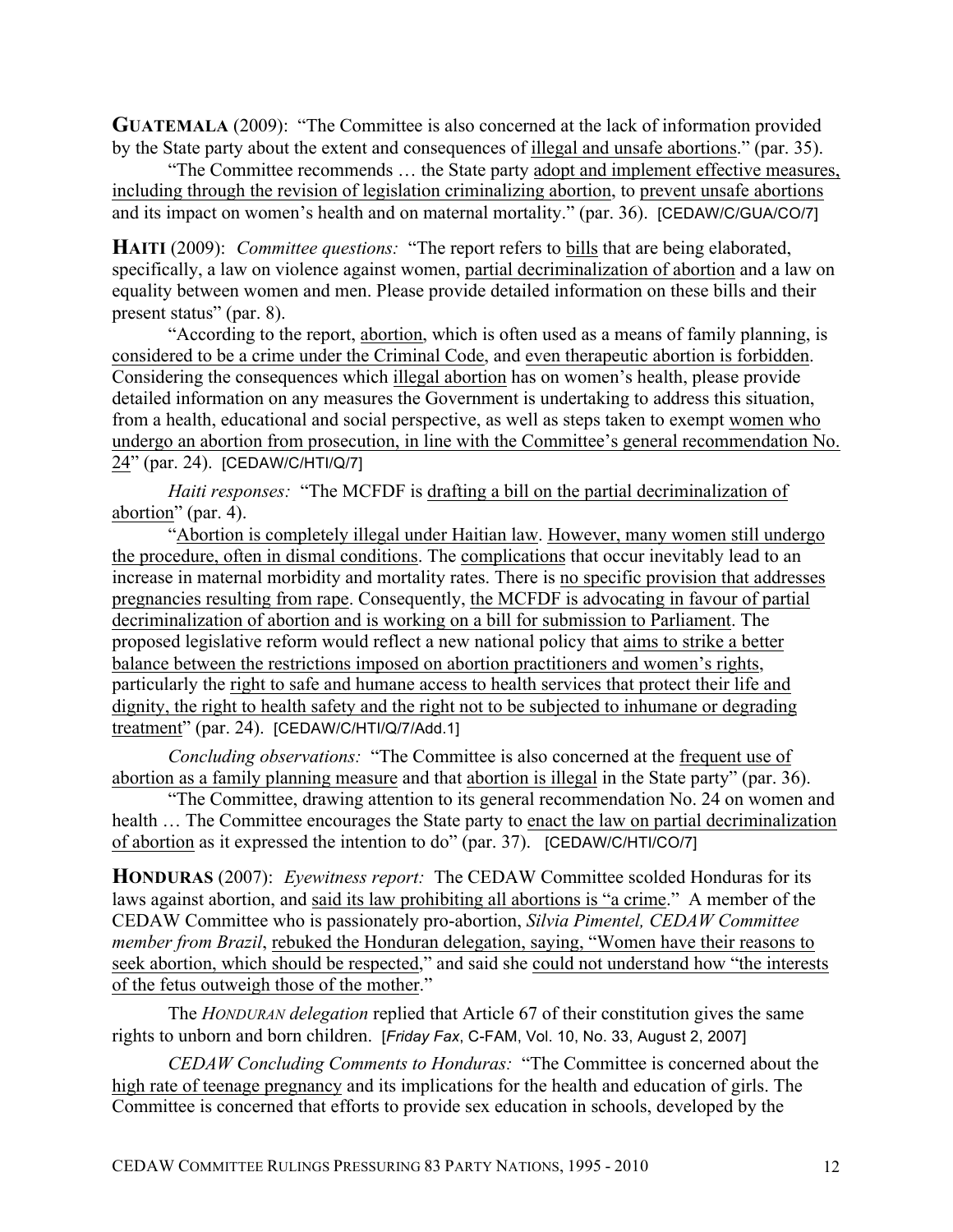Ministry of Education, are being impeded by conservative government actors. The Committee is also concerned that abortion is criminalized in all circumstances, including when a pregnancy threatens a woman's life or health and when it is a result of rape or incest… (par. 24).

"The Committee urges the State party to step up the provision of family planning information and services to women and girls, in particular regarding reproductive health and affordable contraceptive methods, and to widely implement sex education targeted at girls and boys, with special attention to the prevention of teenage pregnancy. The Committee calls on the State party to guarantee that its public policies and decisions are in accordance with its Constitution, which establishes it as a secular State. The Committee recommends that the State party consider reviewing the law relating to abortion with a view to identifying circumstances under which abortion could be permitted, such as therapeutic abortions and abortions in cases of pregnancies resulting from rape or incest, and removing punitive provisions imposed on women who undergo abortion, in line with the Committee's general recommendation 24, on women and health, and the Beijing Declaration and Platform for Action. The Committee also urges the State party to provide women with access to quality services for the management of complications arising from unsafe abortions and to reduce women's maternal mortality rates… (par. 25).

**INDIA** (2007): "The Committee continues to be concerned about ... unsafe abortions ... (par. 40). … "The Committee urges … ensuring women access to health services, including safe abortion and gender-sensitive comprehensive contraceptive services" (par. 41). [UN doc. CEDAW/C/IND/CO/3]

**INDONESIA** (1998): "The Committee is very concerned at the existence of laws that are not in accordance with the provisions of the Convention. It notes that discrimination against women exists in laws regarding: …

(c) Health, including the requirement that the wife obtain her husband's consent with regard to sterilization or abortion, even when her life is in danger" (284).

**INDONESIA** (2007): "The Committee is concerned about the persistence of entrenched patriarchal attitudes and stereotypes about the roles and responsibilities of women and men in the family and society that discriminate against women. Such stereotypes and attitudes constitute serious obstacles to women's enjoyment of their human rights and the implementation of the Convention and are the root cause of the disadvantaged position of women in a number of areas, including in the labour market and in political and public life. In particular, the Committee is … concerned about the requirement that a woman obtain her husband's consent regarding sterilization and abortion, even when her life is in danger (par. 16).

"The Committee further urges the State party to remove family and spousal consent requirements in the areas of women's employment and health" (par. 17).

"The Committee is also concerned about the lack of family planning education and the difficulty in accessing contraceptives, which result in a high rate of abortions and teenage pregnancies… (par. 36).

"Committee also recommends that measures be taken to guarantee effective access of women and girls to information and services regarding sexual and reproductive health and contraception in order to reduce the rate of unsafe abortions and teenage pregnancy… (par. 37).

**IRELAND** (1999): "The Committee is concerned that, with very limited exceptions, abortion remains illegal in Ireland" (par. 185).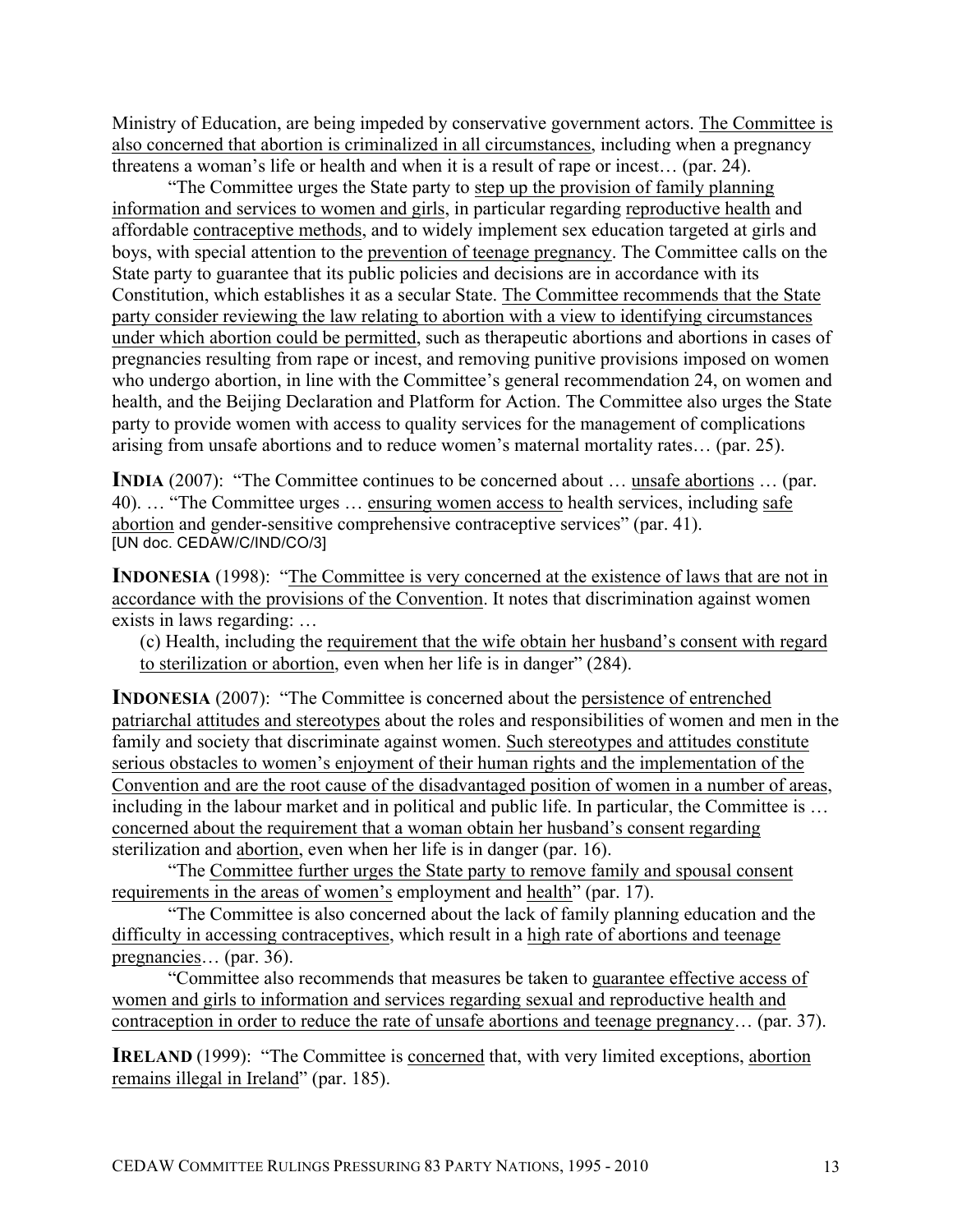**IRELAND** (2005): "Extensive national dialogue had occurred on the issue of abortion, with five separate referendums held on three separate occasions (7). … "(T)he Committee reiterates its concern about the consequences of the very restrictive abortion laws under which abortion is prohibited except where it is established as a matter of probability that there is a real and substantial risk to the life of the mother that can be averted only by the termination of her pregnancy (38). … Committee urges the State party to continue to facilitate a national dialogue on women's right to reproductive health, including on the very restrictive abortion laws" (39).

[Analyst comment on par. 38: Ireland's government is fulfilling the first legitimate purpose of any civil government: protecting innocent human life.]

[Analyst comment on pars. 7 & 39: The Committee ignored what the Irish official said about holding five referendums on abortion, and the Irish people rejecting abortion each time.]

**ITALY** (1997): "The Committee expressed particular concern with regard to the limited availability of abortion services for women in southern Italy, as a result of the high incidence of conscientious objection among doctors and hospital personnel (par. 353). … The Committee strongly recommended that the Government take steps to secure the enjoyment by women … of their reproductive rights by, *inter alia*, guaranteeing them access to safe abortion services in public hospitals" (par. 360).

[Analyst comment: Thus the CEDAW Committee pressured Italy to ignore and override the conscientious objections of doctors and medical personnel who did not want to kill preborn babies.]

**JAMAICA** (2006): "The Committee ... While noting the establishment of the National Advisory Group on Abortion and the existing policy on abortion, providing women with access to safe abortion, the Committee calls on the State party to implement as well as to raise awareness about this policy. The Committee also calls on the State party to enact without delay draft legislation which would provide a legal framework for the existing policy. It recommends the continued implementation of awareness-raising initiatives on women's health, including sexual and reproductive health and rights, and to also target adolescent girls, with special emphasis on combating HIV/AIDS. The Committee encourages more systematic use of its general recommendation 24, on women and health" (par. 36). [11 Aug. 2006; UN doc. CEDAW/C/JAM/CO/5]

**JAPAN** (2009): "(T)he Committee is concerned ... at the high ratio of abortion among teenage girls and young women and at the fact that women who elect to undergo abortion can be subjected to punishment under the Penal Code" (par. 49).

"The Committee recommends that the State party promote sexual health education targeted at adolescent girls and boys, and ensure access to sexual health information and all services, including those directed at interruption of pregnancies, for all women and girls. … The Committee recommends that the State party amend, when possible, its legislation criminalizing abortion in order to remove punitive provisions imposed on women who undergo abortion, in line with the Committee's general recommendation No. 24 on women and health and the Beijing Declaration and Platform for Action" (par. 50). [7 August 2009; UN doc. CEDAW/C/JPN/CO/6]

**JORDAN** (2000): "The Committee calls on the Government to initiate legislative action to permit safe abortion for victims of rape and incest" (par. 181).

**JORDAN** (2007): "The Committee is concerned that the State party has not taken adequate steps to implement the recommendations in respect of some concerns raised in the Committee's previous concluding comments, adopted in 2000 (A/55/38, part one, paras. 139-193). In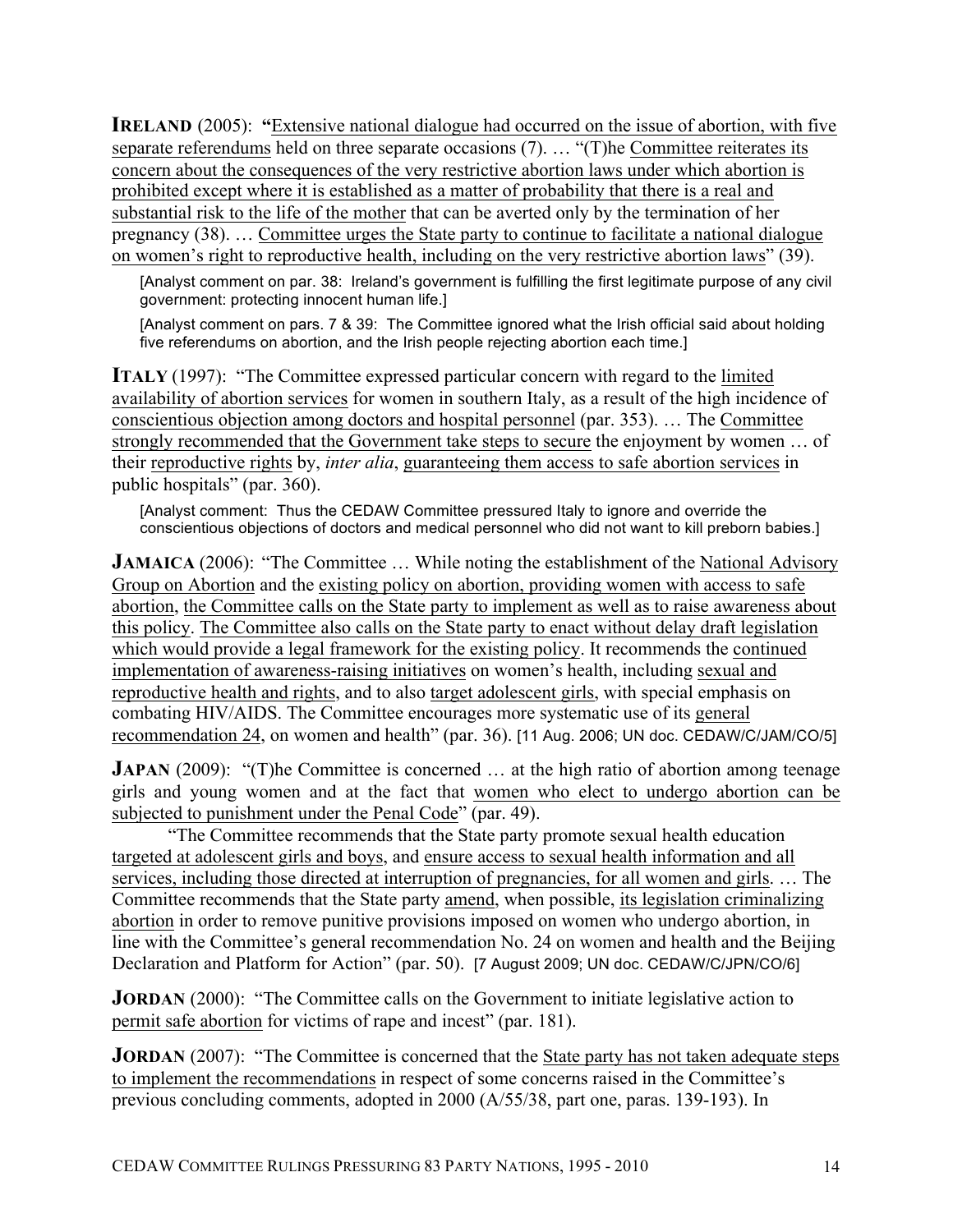particular, the Committee finds that its recommendations in paragraphs … 181 (to initiate legislative action to permit safe abortion for victims of rape and incest) … have been insufficiently addressed" (par. 9).

**KENYA** (2007): *Magalys Arocha Domínguez*, *CEDAW Committee member from Cuba*, mentioned Kenya's success in reducing morbidity among women and girls. She also observed that there is an unmet need for contraceptives among married women. *Arocha* went on to state that she would like to know the official status of abortion in the country, whether it causes a lot of female death in the country, and what possible solutions are available in the country. [*Eyewitness*, CEDAW 39<sup>th</sup> Session, 2007]

*CEDAW Concluding Comments to Kenya:* "While welcoming the introduction of free antenatal services for pregnant women, the Committee expresses its concern that the maternal mortality rate, including deaths resulting from unsafe abortions, and the infant mortality rate remain high. The Committee is deeply concerned about women's lack of access to quality sexual and reproductive health services and that the existing sex education programmes are not sufficient and may not give enough attention to prevention of early pregnancy and the control of sexually transmitted infections. It is also concerned that negative attitudes of health workers may be an impediment to women's access to health-care services. The Committee is further concerned about the unmet demand for family planning services and the low level of contraceptive use (par. 37).

"The Committee recommends that the State party step up its efforts to reduce the incidence of maternal and infant mortality. It urges the State party to make every effort to raise awareness of and increase women's access to health-care facilities and medical assistance by trained personnel, especially in rural areas. The Committee urges the State party to ensure that health workers adopt a client-friendly attitude that will lead to improved access to quality health care. It also recommends the adoption of measures to increase knowledge of and access to affordable contraceptive methods, so that women and men can make informed choices about the number and spacing of children, and access to safe abortion. It further recommends that sex education be widely promoted and targeted at adolescent girls and boys, with special attention to the prevention of early pregnancy and the control of sexually transmitted infections…" (par. 38).

**LEBANON** (2005): **"**While welcoming the incorporation of reproductive health services into the primary health-care system, the Committee remains concerned that not all women have access to such services, especially in the rural areas. It is also concerned about women's deaths resulting from clandestine abortions (par. 35). The Committee … urges the State party to decriminalize abortion where there are mitigating circumstances. The Committee recommends the implementation of measures to protect women from the negative effects on their health of unsafe abortions, in line with the Committee's general recommendation 24 on women and health and the Beijing Declaration and Platform for Action" (par. 36).

[Analyst comment: The Committee, as evident here and in their "general recommendation 24," assumes that abortion should be legal (and if legal it would be "safe"), and be provided by the government as part of "reproductive health services" for all women. Every time a woman dies because of an abortion complication, it is a great tragedy for both the mother and child. But the duty of the government is to protect life, not to give license to those who decide to arbitrarily take a life. Pregnant women need good pre- and post-natal health care, and those suffering from abortion complications need immediate emergency medical care. If the Committee would focus on these immense needs, maternal mortality would decrease and thousands of women could be saved.]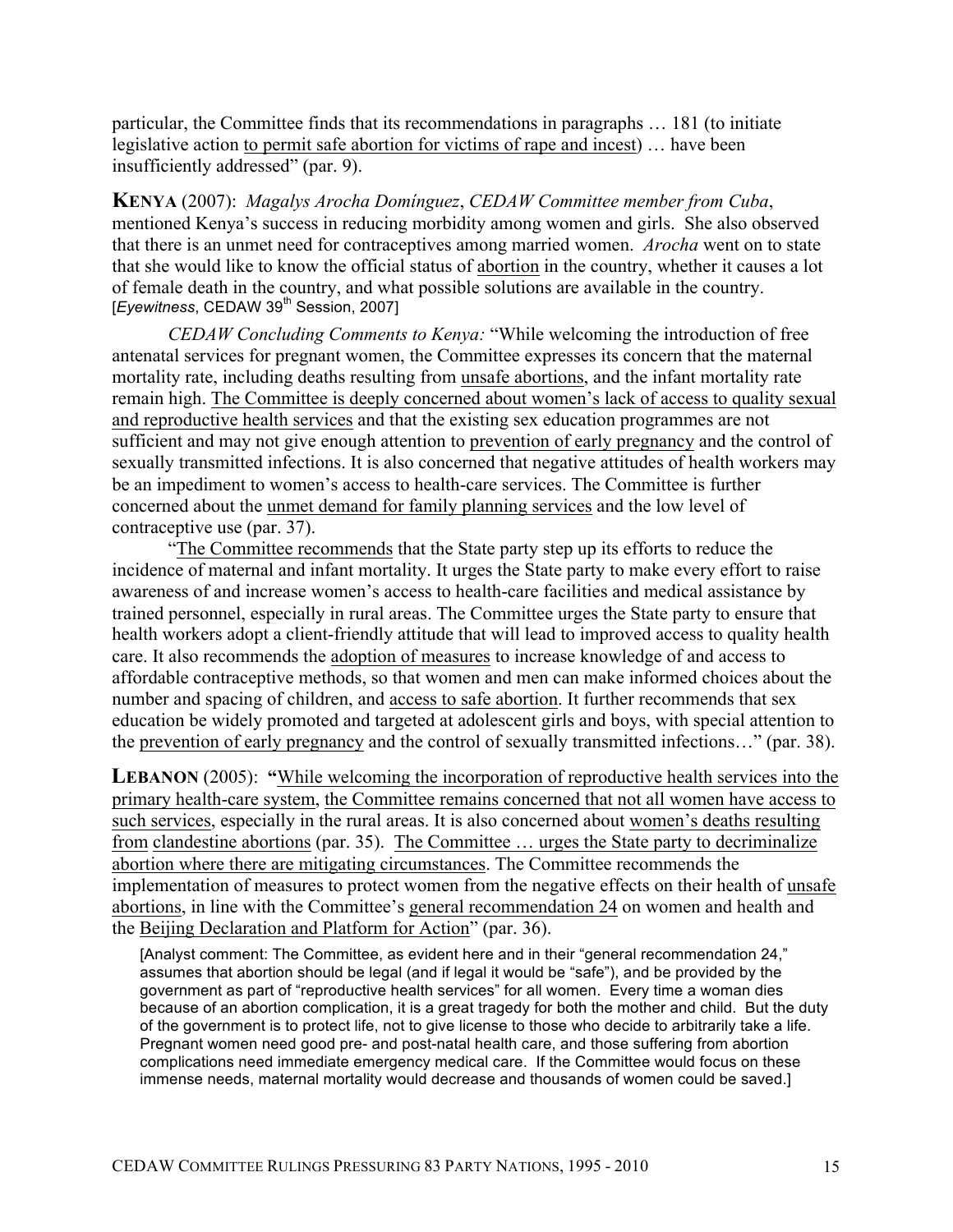[Note on Beijing Platform: The CEDAW Committee exceeds its authority when it seeks to impose the 1995 Beijing Declaration and Platform for Action (which is not a ratified treaty) upon nations who ratified the 1979 CEDAW—an international covenant concluded 16 years earlier.]

**LIBERIA** (2009): *Committee question:* "According to the information provided in para. 14.9 of the report, between 2000 and 2007 maternal mortality has increased due to, among other factors, the increasing number of illegal and unsafe abortions. What measures has the Government adopted to revert this negative trend?" (par. 25) [23 February 2009; UN doc. CEDAW/C/LBR/Q/6]

*Liberia written response:* "The Ministry of Health & Social Welfare has developed a Road Map for accelerating the reduction of maternal and newborn morbidity and mortality. The Road Map is an integral component of the PHC conceptual framework adapted by the GOL to drive the delivery of basic essential and quality RH care services to the people. A draft operational plan to reduce maternal and newborn mortality has also been developed from the Road Map and includes four major strategies:

- Availability of skilled birth attendants at all levels of the health care delivery system
- Availability of 24 hours EmoNC services
- Strengthening the referral system at all levels of service delivery
- Provision of FP commodities and services

"Interventions are being put in place to address the problem of abortion through the provision of RH kits at health facilities and training to manage post-abortion care. In addition, training is being provided in Life Saving Skills for mid-level health professionals to improve delivery services and care at health facilities. Traditional midwives, who carry out most of the deliveries in communities, are also being targeted with training in Home-based Life Saving Skills, to enable them timely refer pregnant women to health facilities for skilled delivery. … In addition, the MOH&SW has also opened two midwifery schools in the rural part of the country to train and deploy midwives in remote rural communities to provide skilled delivery care in these areas" (par. 25). [11 May 2009; UN doc. CEDAW/C/LBR/Q/6/Add.1]

**LIECHTENSTEIN** (1999): "The Committee notes the high number of children born out of wedlock. It recommends the development of studies and indicators to determine the impact of laws and policies on women, since linkages between the strict anti-abortion law and the high incidence of children born out of wedlock might be revealed. The Committee urges the Government to institute measures to prevent single mothers from facing the financial and social risks of poverty" (par. 169).

**LIECHTENSTEIN** (2007): "While noting the ongoing discussions in a multi-stakeholder working group, the Committee is concerned that women who elect to undergo abortion are subject to strict punishment (par. 25).

"The Committee recommends that the State party consider reviewing the laws relating to abortion with a view to removing punitive provisions for women who undergo abortion, in line with the Committee's general recommendation 24 on women and health and the Beijing Declaration and Platform for Action…" (par. 26).

**LITHUANIA** (2008): "The Committee is deeply concerned at the draft law on the protection of human life in the prenatal phase, which stipulates only three situations, in which abortion would be lawful within very strict time-limits. Since, according to the draft law, abortion under circumstances apart from these three situations may be considered a punishable offence under Lithuanian law, the Committee is concerned that the adoption of such a law may lead women to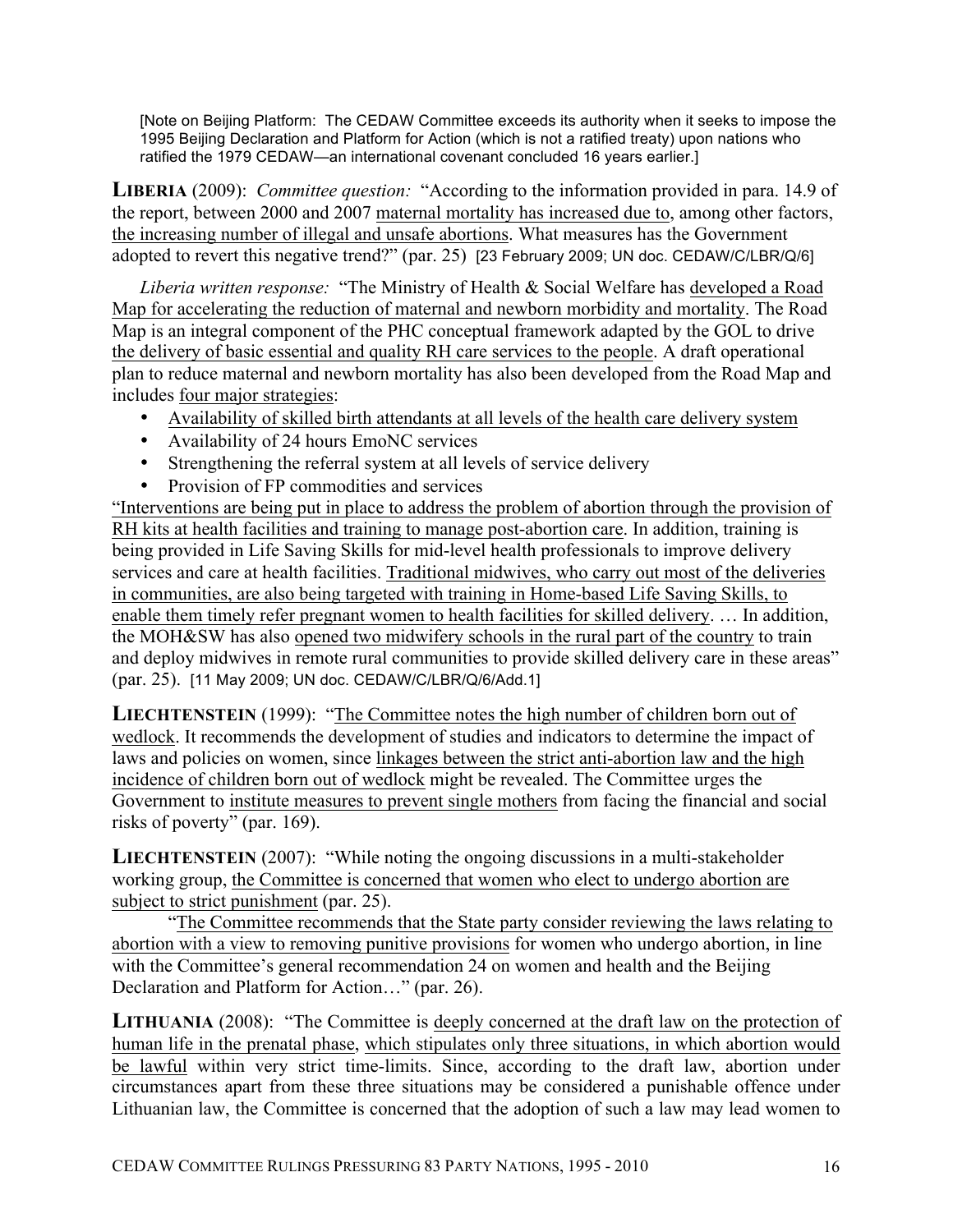seek unsafe illegal abortions, with consequent risks to their health and lives and contributing to a rise in maternal mortality" (par. 24).

"The Committee calls on the State party to take concrete measures to enhance women's access to health care, in particular to sexual and reproductive health services, in accordance with article 12 of the Convention and the Committee's general recommendation no. 24, on women and health. It requests the State party to strengthen measures aimed at ensuring women's right to decide freely and responsibly on the number and spacing of their children according to article 16, paragraph 1 (e) of the Convention and thus at prevention of unwanted pregnancies. In this context, the State party is requested to make a wide array of family planning methods, such as a comprehensive range of contraceptives, including emergency contraception, more widely available and affordable, provide mandatory sexual education in schools and increase knowledge and awareness about family planning among women as well as men. The Committee also calls on the State party to consider the impact on women of the draft law on the protection of human life in the prenatal stage to ensure that the draft law is in line with the Convention and accordingly will not lead to women seeking unsafe medical procedures, such as illegal abortion, which may seriously risk their health and lives" (par. 25). [UN Document: CEDAW/C/LTU/CO/4]

*Magalys Arocha Domínguez*, *CEDAW Committee member from Cuba*, during the review, further asked the Lithuania delegation: "Does this [draft] measure not contradict the resolution by the European Parliament requiring member nations to guarantee safe access to abortion in Europe?" [*Eyewitness*, CEDAW 41<sup>st</sup> Session, 2008]

[Analyst comment: Several phrases used by the Committee to imply or include abortion, as with its review of Lithuanian above, include: "emergency contraception" as a part of "family planning methods"; "prevention of unwanted pregnancies"; "decide freely and responsibly on the number and spacing of their children"; and "Committee's general recommendation no. 24". Once a girl or woman is pregnant, the Committee believes she has a "reproductive right" to eliminate any unwanted pregnancies, even for no other reason than to control "the number and spacing" of her children. Article 16 does not mention, or grant a "right" to, abort unwanted children; but rather includes the provision: "in all cases the interests of the children shall be paramount."]

**LUXEMBOURG** (1997): "The Committee was deeply concerned at the existing legislation on abortion, which penalized women. It noted that, at the same time, no sufficient mechanisms to prevent abortion, including free distribution of contraceptives, were in place" (par. 210).

**LUXEMBOURG** (2000): "The Committee expresses its concern that ... legislation governing abortions, appear(s) anachronistic in a country like Luxembourg … the Government appears to lack the commitment to review and adapt this legislation to changing attitudes and developments in the European region" (par. 406).

**LUXEMBOURG** (2008): *Committee question:* "The report … does not … state what specific measures have been taken to increase women's access to reproductive and sexual health services and family planning…to avoid unwanted pregnancies and women's recourse to illegal abortion"

*Luxembourg response:* "In recent years, public and political awareness of problems relating to the voluntary termination of pregnancy has increased" (par. 19). [CEDAW/C/LUX/Q/5/Add.1]

**MADAGASCAR** (2008): "(T)he Committee ... is particularly concerned about ... adequate sexual and reproductive health services for women, especially for women in rural areas, early marriage and clandestine abortions" (par. 30).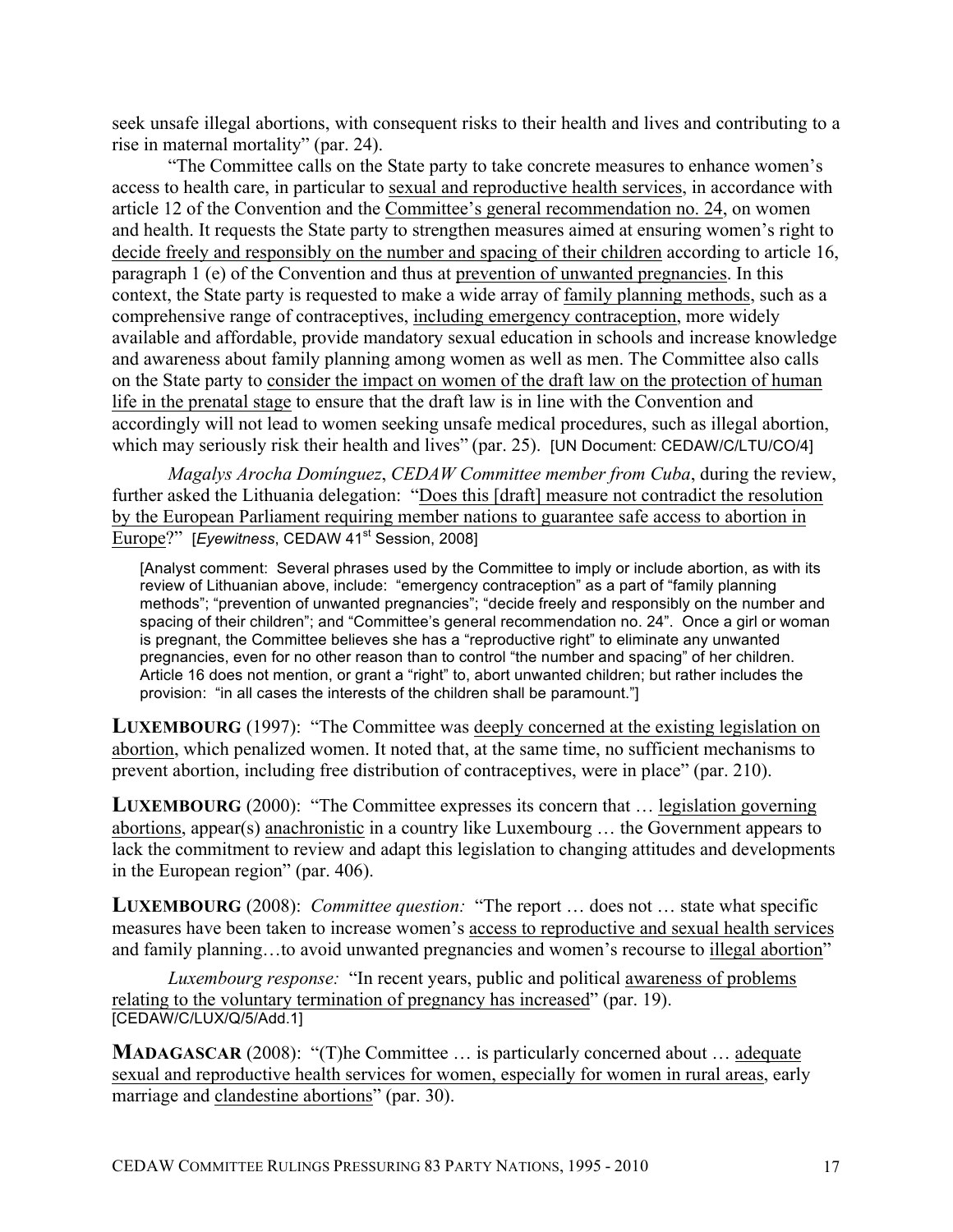"The Committee recommends that the State party take measures to improve women's access to health care, especially emergency obstetric care and health-related services and information, in accordance with article 12 of the Convention and the Committee's general recommendation No. 24 on women and health. It calls on the State party to improve the availability of sexual and reproductive health services, including family planning, with the aim of preventing early pregnancies and clandestine abortions. It encourages the State party to enhance all health services, especially for rural women." (par. 31). [CEDAW/C/MDG/CO/5]

**MALAWI** (2010): *6th Periodic Report to CEDAW Committee:* "Over a 5 year period from 1999, 20 percent of pregnancies were unwanted and 21 percent were mistimed (wanted later). The percentage of unwanted births made a dramatic increase from 14 percent in 1992 to 22 percent in 2000 but declined to 20 percent in 2004. Premature termination of pregnancy is still practised notwithstanding that it is criminal in Malawi. The Gender Commission having examined the position in light of sexual and reproductive rights has recommended that criminal laws that penalize abortion should be varied in the least in order to ensure the enjoyment of reproductive rights by females. It has also been reported that most abortions are done upon compulsion by male counterparts to terminate the pregnancy" (par. 240). [CEDAW/C/MWI/6]

*CEDAW Committee Concluding Comments*: "The Committee is concerned at the limited resources and capacity to implement its health-care policies and ensure the full enjoyment of women's rights under article 12 of the Convention. It is further concerned at the lack of access of women and girls, particularly in rural areas, to sexual and reproductive health services, including skilled birth attendance and adequate post-natal care, and the high incidence of teenage pregnancy. The Committee notes with concern the ban on traditional birth attendants (par. 34).

"The Committee reiterates its previous concern about the high incidence of maternal mortality, particularly the number of deaths resulting from unsafe abortions. The Committee regrets that maternal health policies do not include sufficient attention to complications arising from unsafe abortion (par. 36).

"The Committee calls on the State party to put measures in place to reduce maternal mortality by identifying and addressing causes of maternal death. The Committee further recommends that the State party review the laws relating to abortion with a view to removing the punitive provisions imposed on women who undergo an abortion, providing them with access to quality services for the management of complications arising from unsafe abortion and reducing maternal mortality rates, in accordance with the Committee's general recommendation No. 24" (par. 37). [CEDAW/C/MWI/CO/6]

**MALAYSIA** (2006): "*Hajjah Rosnah bt. Hj. Ismail (Malaysia Delegation)* … 18. With regard to family planning issues, she said that a very small proportion of abortions resulted in the death of the mother" (par. 13).

"*Silvia Pimentel (CEDAW Committee member from Brazil)* … 51. The Committee had expressed concern regarding lack of access to safe abortion and had pointed out that lack of access to family planning and restrictive abortion laws tended to coincide with the prevalence of unsafe abortions and high maternal mortality rates. It would therefore be useful to know whether the Government was taking steps to relax the abortion laws" (par. 50).

"*Rosnah Ismail (Malaysia Delegation)* said that abortion was illegal unless the mother's life was at risk or the infant had severe congenital abnormalities. Statistics showed that maternal mortality due to abortion was actually on the decline" (par. 55).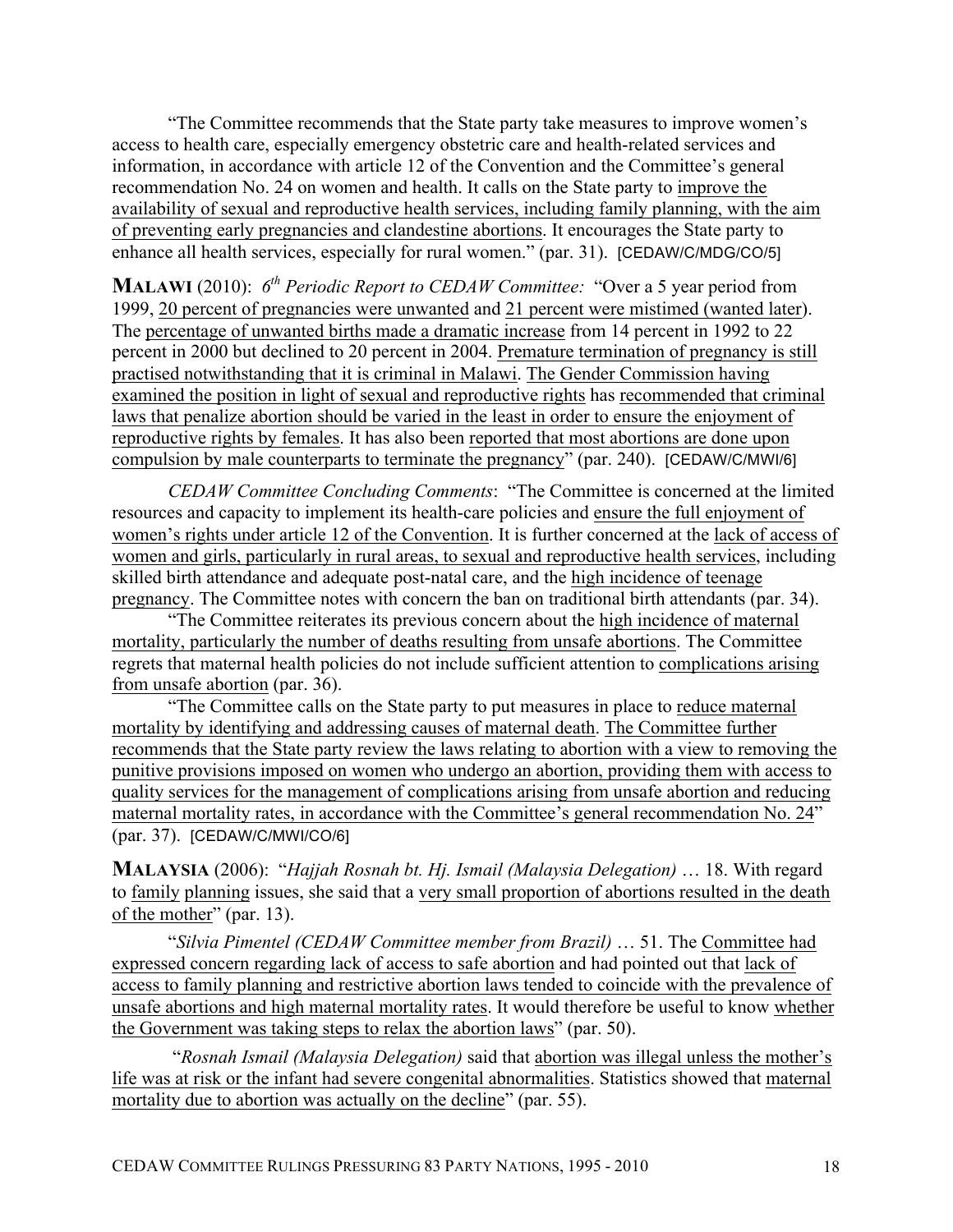"*Chairman Rosario G. Manalo (CEDAW Committee member from the Philippines)* … With respect to health care … given the link between illegal abortion and maternal mortality, the abortion laws should be reviewed" (par. 58). [Summary Record, 732nd meeting; 24 May 2006; UN doc. CEDAW/C/SR.732]

**MALI** (2006): "(T)he Committee is concerned about the high maternal and infant mortality and morbidity, resulting from*, inter alia*, lack of appropriate care as well as lack of utilization of existing services during pregnancy and childbirth, the limited access to adequate sexual and reproductive health services for women, especially women in rural areas, female genital mutilation, the low level of education, early marriage and unsafe abortions. The Committee is concerned about the unmet demand for family planning services and the low level of contraceptive use … (par. 33).

"The Committee recommends that the State party intensify its efforts to take holistic, inter-sectoral measures … in accordance with article 12 of the Convention and the Committee's general recommendation 24 on women and health. It calls upon the State party to improve the availability of sexual and reproductive health services, including family planning, also with the aim of preventing early pregnancies and clandestine abortions. It encourages the State party to enhance such services, especially for rural women. The Committee further urges the State party to study the behavioural patterns of communities, and of women in particular, that inhibit their utilization of existing services and to take appropriate action. The Committee requests the State party to provide, in its next report, detailed statistical and analytical information on the results of measures taken to improve women's access to health-related services and information, including in regard to sexual and reproductive health and family planning, and the impact of these measures" (par. 34). [UN doc. CEDAW/C/MLI/CO/5]

**MAURITANIA** (2007): *Zou Xiaoqiao, CEDAW Committee member from China*, asked the Mauritania delegation why "no information had been provided about abortion," and whether abortion "was prohibited in the country." [UN Dept. of Public Information, News & Media Division, 25 May 2007 news report on 787<sup>th</sup> and 788<sup>th</sup> CEDAW Committee meetings.]

[Analyst comment: The CEDAW Committee member raised the issue of abortion, clearly implied that it should not be prohibited, and made it an issue for the Committee to address in future reviews.]

**MAURITIUS** (1995): "Members noted that the report indicated that, under the Labour Law and the export-processing zone act, women in Mauritius were entitled to maternity leave for only three pregnancies. They asked what would happen when a fourth pregnancy occurred, particularly in the light of the strict laws on abortion. The representative of Mauritius responded that paid maternity leave was restricted to three confinements. Female employees were granted leave without pay after the third confinement. She also pointed out that that provision was in line with the national population policy to discourage large families (par. 189). … Members of the Committee asked how family planning reached all women, including poor women. They also wanted to know what the prospects were for a revision of the anti-abortion legislation. The representative of Mauritius replied that family planning in her country was available to women of all ages, married and unmarried, and was specifically targeted to teenage women. In spite of the wide availability of contraceptive methods, about 2,000 complications from abortion were reported each year and it was not clear whether those were natural or induced" (par. 196).

**MAURITIUS** (2006): "The Committee is also concerned that abortion is criminalized in all circumstances (par. 30).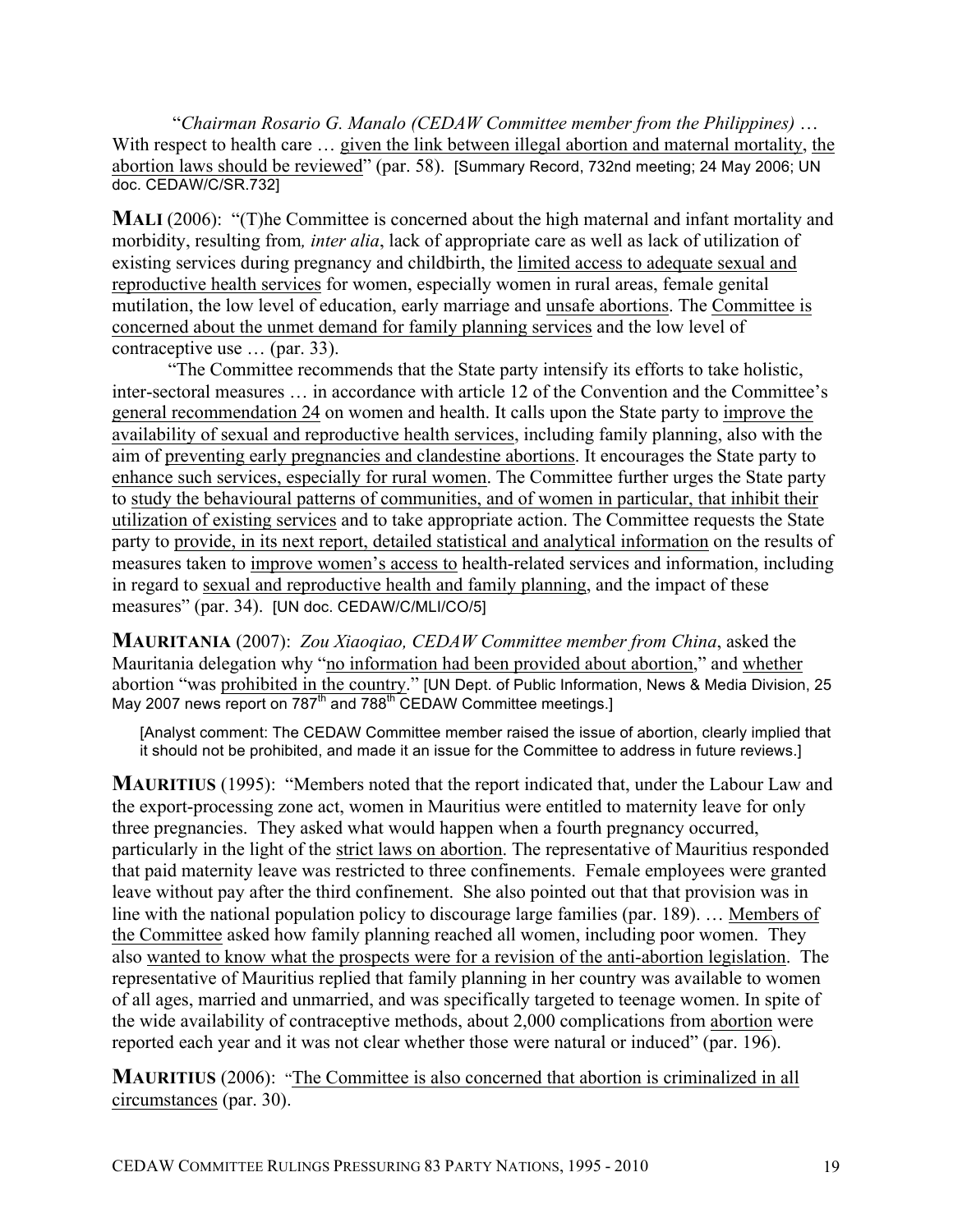"The Committee urges the State party to step up the provision of family planning information and services to women and girls, in particular regarding reproductive health and affordable contraceptive methods, and to promote widely sex education targeted at girls and boys, with special attention to the prevention of teenage pregnancy. The Committee recommends that the State party consider reviewing the law relating to abortion for unwanted pregnancies with a view to removing punitive provisions imposed on women who undergo abortion, in line with the Committee's general recommendation 24, on women and health, and the Beijing Declaration and Platform for Action. The Committee urges the State party to expedite the work being done by the Ministry of Health and other stakeholders in reviewing those circumstances under which abortion could be permitted in the country. The Committee also urges the State party to provide women with access to quality services for the management of complications arising from unsafe abortions and to reduce women's maternal mortality rates" (par. 31). [11 August 2006; CEDAW/C/MAR/CO/5]

**MEXICO** (1998): "The Committee refers to ... the lack of access for women in all States to easy and swift abortion (par. 399). … The Committee recommends that the Government consider the advisability of revising the legislation criminalizing abortion and suggests that it weigh the possibility of authorizing the use of the RU486 contraceptive, which is cheap and easy to use, as soon as it becomes available (par. 408). … The Committee recommends that all states of Mexico should review their legislation so that, where necessary, women are granted access to rapid and easy abortion" (par. 426).

**MEXICO** (2006): "The Committee notes with concern that abortion remains one of the leading causes of maternal deaths and that, in spite of the legalization of abortion in specific cases, women do not have access to safe abortion services and to a wide range of contraceptive measures, including emergency contraception. The Committee is also concerned about the insufficient efforts to prevent teenage pregnancies (par. 32).

"The Committee urges the State party to expand the coverage of health services, including reproductive health care and family planning services, and to address the obstacles that prevent women from having access to such services. The Committee also recommends that sex education be widely promoted and provided, targeting men and women and adolescent boys and girls. The Committee requests the State party to harmonize legislation pertaining to abortion at the federal and State levels. The Committee urges the State party to implement a comprehensive strategy which should include the provision of effective access to safe abortion in situations provided for under the law and a wide range of contraceptive measures, including emergency contraception, awareness-raising measures about the risks of unsafe abortions and nationwide sensitization campaigns about women's human rights, targeting in particular health personnel, as well as the general public" (par. 33). [17 August 2006; UN doc. CEDAW/C/MEX/CO/6]

**MOLDOVA** (2006): "The Committee urges the State party to undertake appropriate measures to ensure women's access to safe abortion, in accordance with domestic legislation" (par. 31). [16 August 2006; UN doc. CEDAW/C/MDA/CO/3]

**MONGOLIA** (2008): *Committee question:* "Notwithstanding the success achieved by the State party in reducing the incidence of maternal mortality, it is noted that 7 per cent of the maternal deaths between 2000 and 2004 resulted from abortion and 54.5 per cent of the deaths occurred due to complications relating to unsafe abortion (p.23). The report goes on to state that, according to the 2001 survey by the Public Health Institution among the 900 women who had an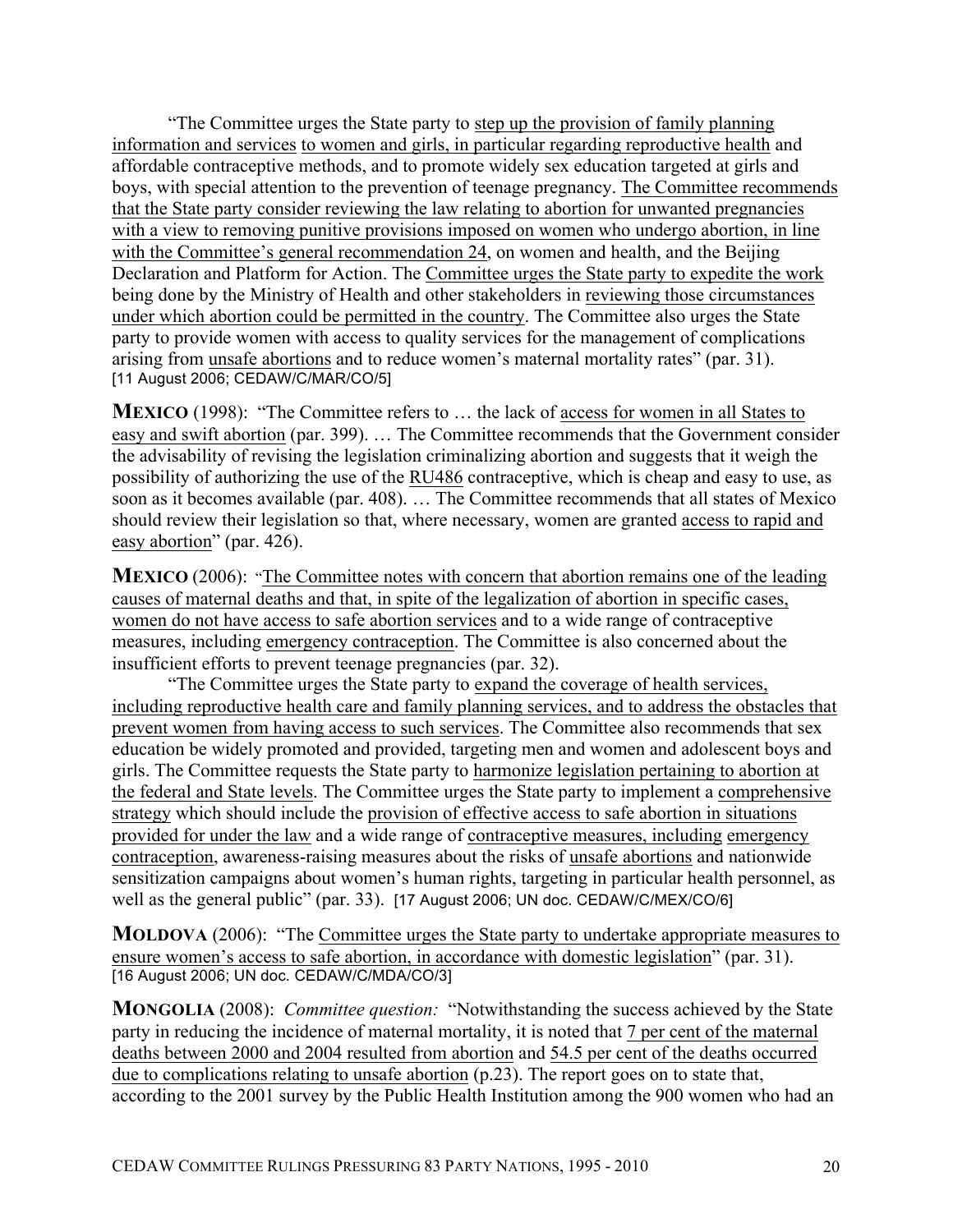abortion, 52.4 per cent of them had repeated abortion, and that one third of women who had had repeated abortions had never used any contraceptive method (p.23). Please provide information on strategies in place to ensure women's access to affordable reproductive and sexual health services and family planning education programmes and their availability to particular groups, such as adolescents of both sexes and rural women" (par. 23). [CEDAW/C/MNG/Q/7]

**MOROCCO** (1997): "The Committee noted with concern the high rate of maternal mortality in Morocco, the high number of unattended births, the unavailability of safe abortion and the need to develop further reproductive and sexual health services, including family planning" (par. 68).

**MOROCCO** (2008): *Zou Xiaoqiao, CEDAW Committee member from China,* observed that abortion is a crime in Morocco except for when there is a health risk to the mother. She said, "Now I worry that such a policy may lead to unsafe abortion with lethal dangers for those undergoing abortion. Has there been any government research? Are they willing to look again at this law?" [*Eyewitness*, CEDAW 40<sup>th</sup> Session, 2008; also, Summary, CEDAW/C/SR.825, par. 21]

**MOZAMBIQUE** (2007): "The Committee is concerned about ... illegal abortion and to maternal mortality. The Committee is further concerned about the obstacles that women still face in terms of access to health services, including reproductive health services …" (par. 36).

"The Committee calls upon the State party to adopt a comprehensive approach to address women's health concerns. It urges the State party to undertake measures to improve women's access to health care services, to improve the availability of information and education regarding sexual and reproductive health and to address the identified causes of maternal mortality. The Committee also recommends that measures that aim at the prevention of unwanted pregnancies, including teenage pregnancies, be strengthened by increasing knowledge about family planning services" (par. 37). [UN document CEDAW/C/MOZ/CO/2]

**MYANMAR** (2000): "The Committee is concerned that there is no information on a woman's right to terminate a pregnancy resulting from sexual violence. The Committee is also concerned with the high rate of maternal mortality in Myanmar, since it notes that induced abortion often results in maternal mortality" (par. 129).

**MYANMAR** (2008): *Committee questions:* "The report indicates that, in accordance with the Penal Code and Myanmar culture, if a woman becomes pregnant from rape, the perpetrator will be prosecuted under Article 376 of the Penal Code of Myanmar but that those women usually refrain from carrying out an abortion but give birth to a child (para. 62). Please provide information on whether these women have a right to terminate a pregnancy resulting from sexual violence, as requested by the Committee in its previous concluding observations. Please comment on the findings of the Special Rapporteur on Violence against Women (E/CN.4/2003/75/Add.1, para. 1101) that the incidence of illegal abortion is believed to be very high, and unsafe abortions account for approximately 50 per cent of maternal deaths. Please also elaborate on the concept of "non-criminal abortion" as referred to in paragraph 165 of the report" (par. 19). [CEDAW/C/MMR/Q/3]

**NAMIBIA** (1997): "Namibia's fertility rate was one of the highest in the world and the Government continued to be committed to reducing that rate through public campaigns and expanded family planning services. Abortion was illegal, except in cases of incest and rape and for reasons of health of the mother or baby. Legal abortions and infanticide were significant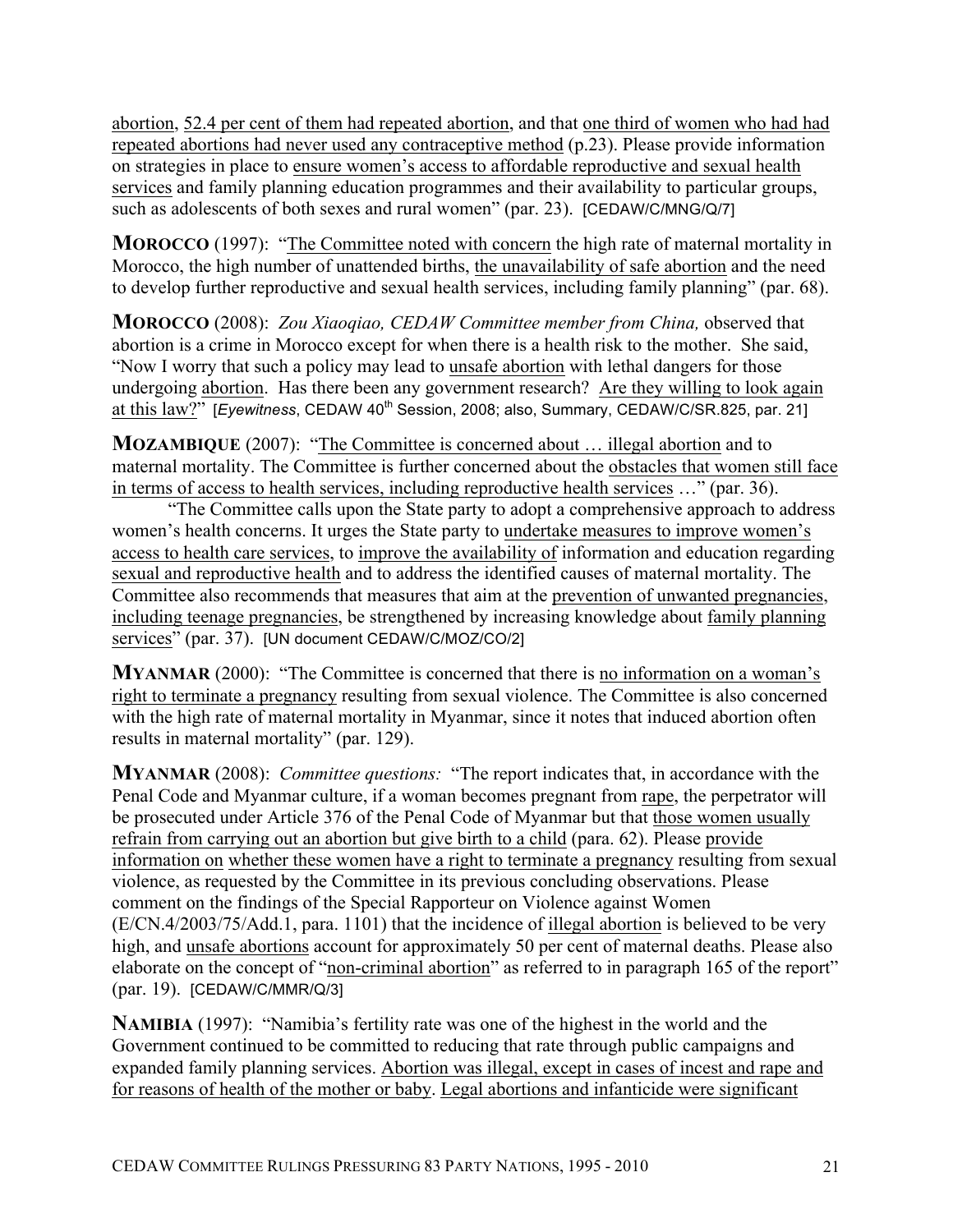problems in Namibia, but the law on abortion and sterilization was under discussion. There was also a high incidence of polygamy in some communities (par. 79). … The Committee was also concerned about the high number of illegal abortions in Namibia and the high rate of maternal mortality, and the fact that the inadequacy of the existing law on abortion contributed to the problem (111). … The Committee recommended that the Government of Namibia adopt the necessary measures to review the laws containing punitive measures against women who had undergone illegal abortions" (par. 127).

**NAMIBIA** (2007): "The Committee expresses its concern about the lack of access of women to adequate health-care services, including to sexual and reproductive health services. It remains concerned at the widespread use of unsafe illegal abortions, with consequent risks on women's life and health. … (par. 24).

"The Committee urges the State party to take concrete measures to enhance women's access to health care, in particular to sexual and reproductive health services, in accordance with article 12 of the Convention and the Committee's general recommendation 24 on women and health. It also recommends the adoption of measures to increase knowledge of and access to affordable contraceptive methods, so that women and men can make informed choices about the number and spacing of children, as well as access to safe abortion in accordance with domestic legislation" (par. 25). [UN doc. CEDAW/C/NAM/CO/3]

**NEPAL** (1999): "The Committee urges the Government to revise existing legislation ... to provide services for safe abortions" (par. 148).

**NICARAGUA** (2007): *Magalys Arocha Domínguez*, *CEDAW Committee member from Cuba*, said*,* "The State needs to provide for health and well-being … There is a shortage of trustworthy studies on abortion, particularly on illegal abortions. … The Ministry of Health said information on abortion was not reliable … says more than 6,000 abortions were carried out, but we would have to add other abortions. ... There is a regional trend to legalize abortion for therapeutic reasons. … But why was this new (law prohibiting abortion) adopted? Who was consulted? … This is a particular challenge for poor women because they go to other countries for abortions. … It is the responsibility of the State to inform women in family planning … What programs do you have for teens since they are active in sexual relations?" [*Eyewitness*, CEDAW 37<sup>th</sup> Session]

*Zou Xiaoqiao, CEDAW Committee member from China,* expressed her perception that, "In Nicaragua, private abortion seems to be quite a serious problem." Then she commented, "So sex education seems very important," and asked, "Will it be included in the curricula of schools?" [*Eyewitness*, CEDAW 37<sup>th</sup> Session, 2007]

*CEDAW Concluding Comments to Nicaragua:* "The Committee expresses its concern … about recent steps taken by the State party to criminalize therapeutic abortion, which may lead more women to seek unsafe, illegal abortions, with consequent risks to their life and health, and to impose severe sanctions on women who have undergone illegal abortions, as well as on health professionals who provide medical care for the management of complications arising from unsafe abortions (par. 17).

"The Committee urges the State party to take concrete measures to enhance women's access to health care, in particular to sexual and reproductive health services, in accordance with article 12 of the Convention and the Committee's general recommendation 24, on women and health. It requests the State party to strengthen measures aimed at the prevention of unwanted pregnancies, including by increasing knowledge and awareness about family planning and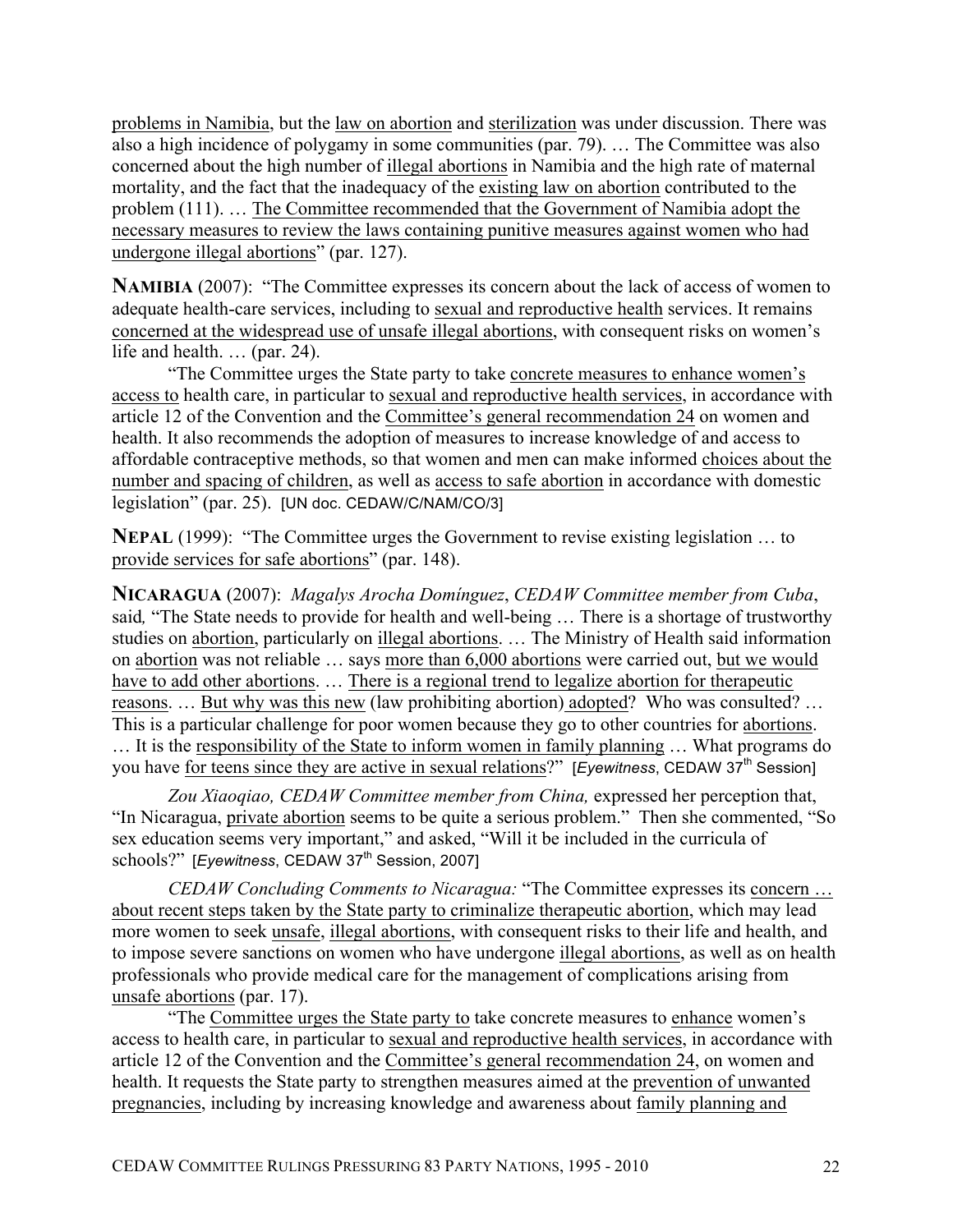services for women and girls, and to take measures to ensure that women do not seek unsafe medical procedures, such as illegal abortion, because of the lack or inaccessibility, including due to cost, of appropriate family planning and the contraceptive services. … The Committee recommends that the State party consider reviewing the laws relating to abortion with a view to removing punitive provisions imposed on women who have abortions and provide them with access to quality services for the management of complications arising from unsafe abortions, and to reduce women's maternal mortality rates in accordance with the Committee's general recommendation 24, on women and health, and the Beijing Platform for Action" (par. 18). [UN doc. CEDAW/C/NIC/CO/6]

**NIGERIA** (2004): *Meriem Belmihoub-Zerdani, CEDAW Committee member from Algeria:* "On abortion … Could some fairly broad legislation be introduced, which gave women more control over their lives, including for safe abortions in certain cases? She added that some control over the birth rate might be one way of combating the poverty of women." [UN Press Release WOM/1427, 20 Jan. 2004]

**NIGERIA** (2008): The Committee urges the State party to address, as a matter of priority, the high maternal mortality rate, including the allocation of adequate resources to increase women's access to affordable health services, particularly pre-natal, post-natal and obstetric services, as well as other medical and emergency assistance provided by trained personnel, particularly in rural areas. It calls upon the State party to improve the availability and affordability of sexual and reproductive health services, including family planning information and services. It recommends the adoption of measures to increase knowledge of, and access to, affordable contraceptive methods, so that women and men can make informed choices about the number and spacing of children. It also calls upon the State party to assess the impact of its abortion law on the maternal mortality rate and to give consideration to its reform or modification. It further calls upon the State party to implement awareness-raising campaigns to enhance women's knowledge of reproductive health issues and recommends that sex education be widely promoted and targeted at adolescent girls and boys." (par. 34). [UN document: CEDAW/C/NGA/CO/6]

**PAKISTAN** (2007): *Silvia Pimentel (Brazil), member of the CEDAW Committee,* inquired as to whether the government had connected poverty and maternal mortality with unsafe and illegal abortion. She also asked whether the government dealt with unsafe abortion as a medical issue. *Pimentel* wondered if the anti-abortion laws would change to allow abortion in the case of rape and violence. [*Eyewitness*, CEDAW 38<sup>th</sup> Session, 2007]

*Zou Xiaoqiao, CEDAW Committee member from China,* asked whether it was true that "a raped girl cannot get an abortion without it being a crime?" She also said unsafe abortion leads to high maternal mortality, and wondered if Pakistan was doing a study on this correlation. [*Eyewitness*, CEDAW 38<sup>th</sup> Session, 2007]

THE *PAKISTANI delegation* responded that "abortion is considered murder once a fetus is conceived," and was legal only to save the life of the mother. [Eyewitness report, *Friday Fax*, C-FAM, Volume 10, No. 24, May 31, 2007]

*CEDAW Concluding Comments to Pakistan:* "The Committee is concerned about women's lack of access to … sexual and reproductive health services … (T)he Committee is deeply concerned that abortion is a punishable offence under Pakistani law, which may lead women to seek unsafe, illegal abortions, with consequent risks to their life and health (par. 40)."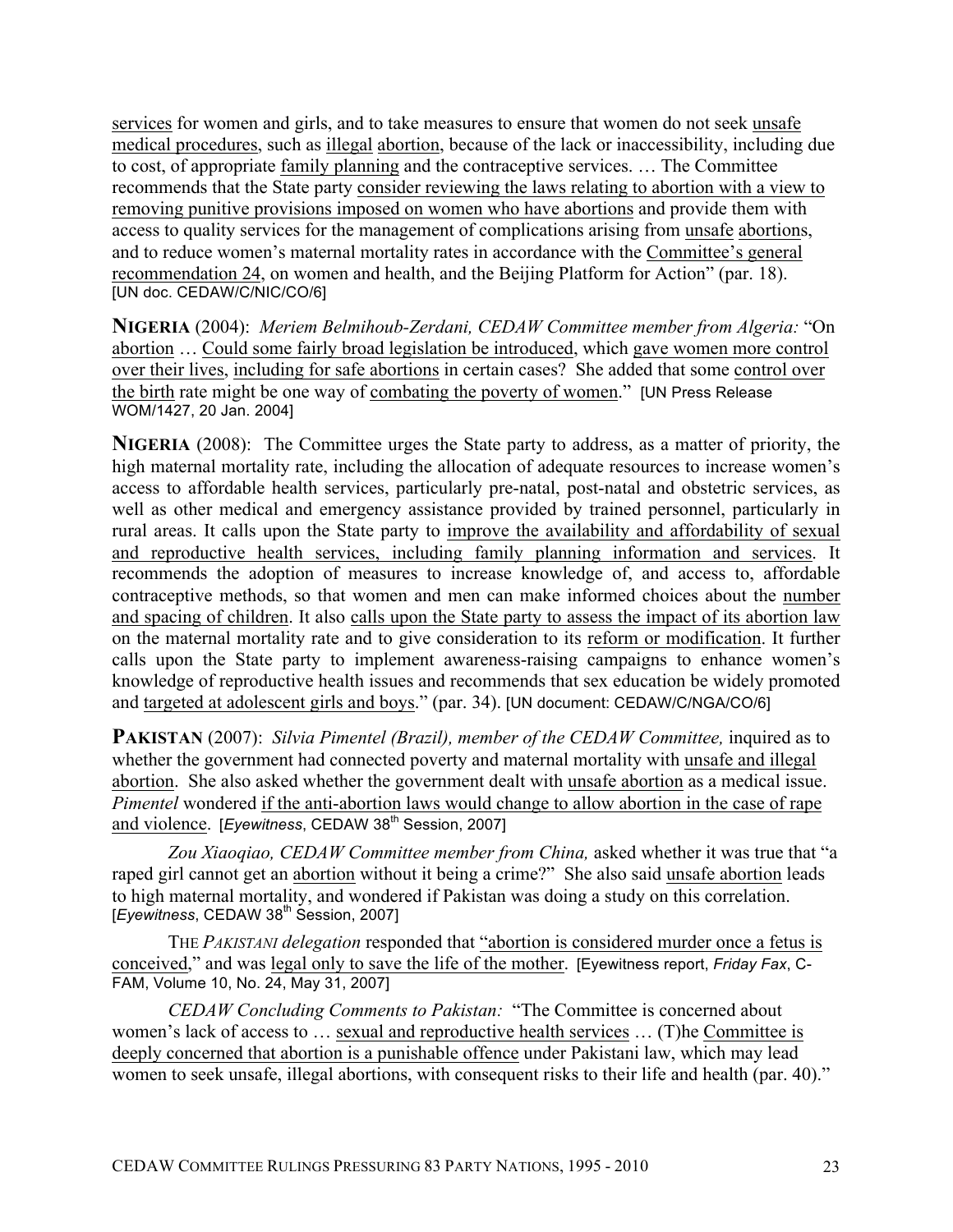"The Committee calls on the State party to take concrete measures to enhance women's access to … sexual and reproductive health services, in accordance with article 12 of the Convention and the Committee's general recommendation 24 ... It requests the State party to take measures aimed at the prevention of unwanted pregnancies, including by making a comprehensive range of contraceptives and family planning methods more widely available and affordable, without any restrictions, and by increasing knowledge and awareness about family planning among women and men. The Committee also calls on the State party to reduce maternal mortality rates by identifying and addressing causes of maternal death. It further calls on the State party to take measures to ensure that women do not seek unsafe medical procedures, such as illegal abortion, because of lack of appropriate services in regard to fertility control. The Committee recommends that the State party review the laws relating to abortion with a view to removing punitive provisions imposed on women who undergo abortion, providing them with access to quality services for the management of complications arising from unsafe abortion and reducing maternal mortality rates, in accordance with the Committee's general recommendation 24 … and the Beijing Declaration and Platform for Action. … The Committee encourages the State party to seek international assistance from the specialized agencies of the United Nations system … the United Nations Population Fund and the World Health Organization …" (par. 41).

[Analyst comment: The Committee clearly views abortion as part of the "sexual and reproductive health services that a government should provide to girls and women. Phrases such as "fertility control" and "prevention of unwanted pregnancies" and "family planning methods … available … without any restrictions" are additional ways that the CEDAW Committee is telling the nation to legalize abortion.]

**PANAMA** (1998): "The Committee expresses deep concern in connection with the reproductive health of Panamanian women and an apparent setback in the treatment of the right to abortion in cases where the pregnancy is the result of rape. The Committee recommends that multidisciplinary measures should be taken to provide special care to the victims of sexual violence which should include legal and psychological assistance for the victim. It also recommends that Panamanian women who are pregnant as a result of rape should be granted the opportunity to seek termination of such pregnancies" (par. 201).

**PANAMA** (2010): *CEDAW Committee list of issues sent to Panama*: "In its previous concluding observations, in 1999, the Committee expressed deep concern in connection with the reproductive health of Panamanian women and an apparent setback to the right to abortion, in cases where the pregnancy is a result of rape. The Committee recommended that Panamanian women who are pregnant as a result of rape should be granted an opportunity to seek termination of pregnancies. Please provide detailed and specific information regarding any measures carried out by the Government to follow the Committee's recommendation. Please also provide statistical information on how many abortions have been performed on women who are pregnant as a result of rape. Please provide information on measures taken to raise victims' awareness of the importance of seeking medical treatment and reporting after sexual and other assaults" (par. 23). [CEDAW/C/PAN/Q/7]

*Panama answer to CEDAW list of issues:* "With regard to abortion in the case of rape, article 142, paragraph 1, of the Criminal Code provides as follows:

"The punishments set forth in the previous articles shall not apply: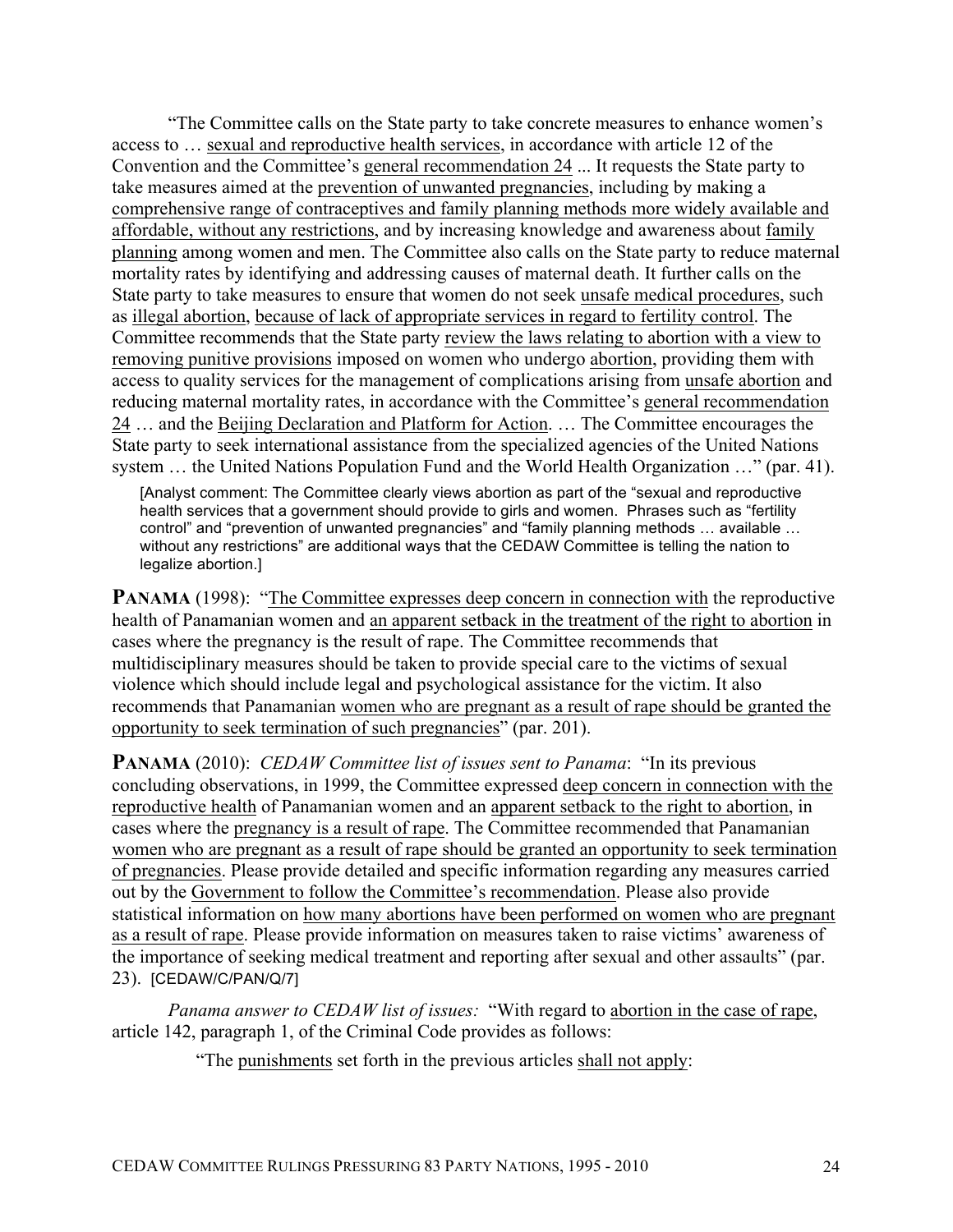"If the abortion is carried out, with the woman's consent, in order to terminate a pregnancy resulting from a rape which has been duly confirmed through a preliminary investigation.

"The Department of Sexual and Reproductive Health of the Directorate General of Health received 17 requests for termination of pregnancy in 2008, none of which involved a pregnancy resulting from rape. Thus far in 2009, 11 requests for termination of pregnancy have been received, 2 of which were from women who were pregnant as a result of rape" (par. 23). [CEDAW/C/PAN/Q/7/Add.1]

*CEDAW Committee Concluding Comments*: "The Committee notes with concern the high rate of maternal mortality in the State party, caused mainly by the lack of provision of appropriate medical care, in particular to rural and indigenous women and adolescents girls. The Committee is further concerned that, owing to difficulties in enforcing existing legislation in the State party, many women are unable to obtain a legal abortion and are therefore forced to resort to an illegal abortion" (par. 42).

"The Committee … urges the State party to adopt regulations aimed at enforcing existing legislation on women's right to abortion and to give women access to high-quality services for the treatment of complications resulting from unsafe abortions. It invites the Ministry of Health to undertake a thorough investigation or study of unsafe abortions and their impact on women's health, in particular those resulting in maternal mortality, which will serve as the basis for legislative and policy action. It also urges the State party to facilitate a national dialogue on women's right to reproductive health, including on the consequences of restrictive abortion laws. It further recommends that the State party establish programmes that include measures aimed at raising victims' awareness of the importance of seeking medical treatment after an assault and reporting the incident" (par. 43). [CEDAW/C/PAN/CO/7]

[Analyst Note: Panama responded by providing proof that its law and practice were in line with CEDAW Committee expectations, but the Committee was not satisfied. Obviously the Committee is pressuring Panama to go far beyond upholding its law regarding rape, to remove any restrictions on abortion, and uphold a so-called "right to abortion."]

**PARAGUAY** (1996): "The Committee called upon the State party to fulfill its obligations with respect to all the rights set out in article 12 of the Convention. It stressed the urgency for the State party to take measures to deal with the high level of maternal mortality and illegal abortions and to consider reviewing the punitive measures of the law of abortion, in accordance with the Beijing Platform for Action." (par. 131).

**PARAGUAY** (2005): "The Committee remains concerned about the persistent high maternal mortality rates, particularly deaths due to illegal abortions, the limited access of women to health care and family planning programmes and the apparently unmet need for contraceptives (32). The Committee reiterates the recommendation raised in its previous concluding comments and urges the State party to act without delay and to implement effective measures to deal with the high maternal mortality rate, to prevent women from having to resort to unsafe abortions and to protect them from the negative effects on their health, in line with the Committee's general recommendation No. 24 on access to health care and the Beijing Declaration and Platform for Action. ... It further recommends holding a national consultation with civil society groups, including women's groups, to address the issue of abortion, which is illegal under the current law and is a cause of women's high mortality rates" (par. 33).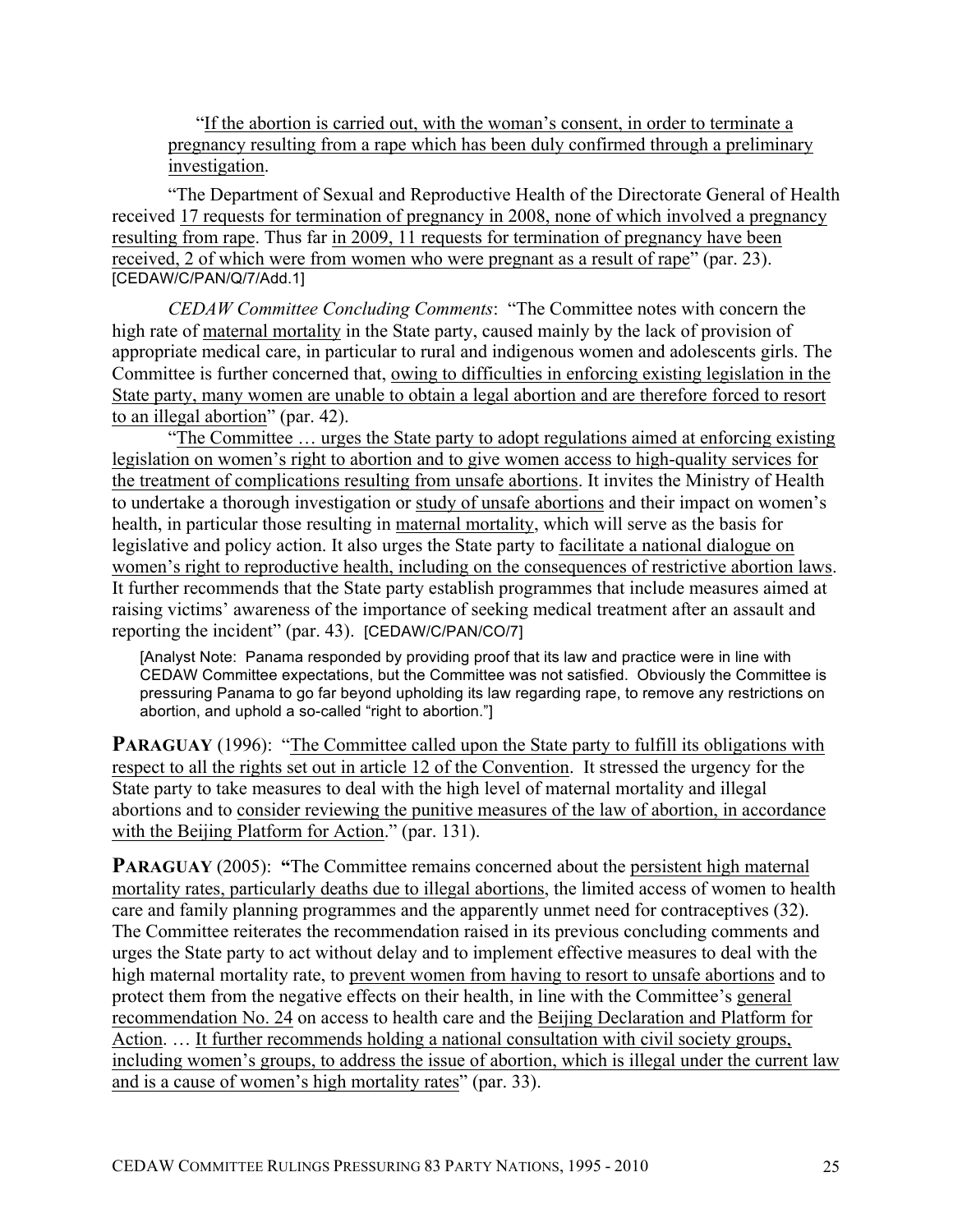[Analyst comment: The Committee's focus on preventing "illegal abortions," "unsafe abortions," and "clandestine abortions" is an indirect way of telling Paraguay to legalize abortion. More "legal" abortions is not the solution to high maternal mortality rates.]

**PERU** (1998): "The Committee recommends that the Government ... review its law on abortion and ensure that women have access to full and complete health services, which include safe abortion, and to emergency medical attention when complications arise from abortions" (340).

**PERU** (2007): "The Committee notes with concern ... that the State party's restrictive interpretation of therapeutic abortion, which is legal, may further lead women to seek unsafe and illegal abortions. It is further concerned that the recommendations of the Human Rights Committee in KL v Peru (CCPR/C/85/D/1153/2003 (2005)) were not adhered to by the State party" (par. 24).

[Analyst Note: The HRC ruled that Peru violated a pregnant girl's guaranteed "right to life" and other "rights" by not allowing her to abort her preborn child.]

"The Committee urges the State party to step up the provision of family planning information and services to women and girls, including emergency contraception, and to promote sex education widely, in particular in the regular education curriculum targeted at adolescent girls and boys, with special attention to the prevention of teenage pregnancies. ... The Committee urges the State party to review its restrictive interpretation of therapeutic abortion, which is legal, to place greater emphasis on the prevention of teenage pregnancies and to consider reviewing the law relating to abortion for unwanted pregnancies with a view to removing punitive provisions imposed on women who undergo abortion, in line with the Committee's general recommendation 24 on women and health, and the Beijing Declaration and Platform for Action. The Committee further calls upon the State party to comply with the recommendations of the Human Rights Committee in KL v Peru" (par. 25). [UN doc. CEDAW/C/PER/CO/6]

[Analyst comment: The CEDAW Committee has increasingly pressured nations to provide "emergency contraception," or "Morning After Pills"—what Committee members call a "safer abortion"—to quickly abort the life of any baby conceived.]

**PHILIPPINES** (2006): "*Dubravka Šimonović (CEDAW Committee member from Croatia)* [asked] ... What had the Government done to ensure that comprehensive reproductive health services were available to all women (par. 5)? The Philippines had the highest maternal mortality ratio in South-East Asia. Given the link between unsafe, illegal abortions and maternal mortality, she asked whether any steps had been taken to reduce the number of unsafe abortions. She enquired whether the State party was considering decriminalizing abortion, which remained an offence under the revised Penal Code" (par. 6).

*Philippine Delegation member Nieto said*: "18. As for abortion, in 2000 there had been 473,408 induced abortions in the Philippines. Induced abortions accounted for 76 per cent of abortion-related hospital admissions and 12 per cent of maternal deaths, with unsafe abortion being the fourth most important cause of maternal deaths in the country. The maternal mortality ratio was 107 deaths per 100,000 live births. Of the 2.6 million pregnancies in 2000, 55 per cent had been unintended. Abortion was a crime under article 259 of the revised Penal Code, and there were no plans to change the commitment to protect the life of the unborn child and its mother, enshrined in the country's Constitution. There had, however, been no prosecutions for criminal abortion. Women had access to quality services for the prevention and management of abortion complications, with health practitioners trained in counselling, infection prevention and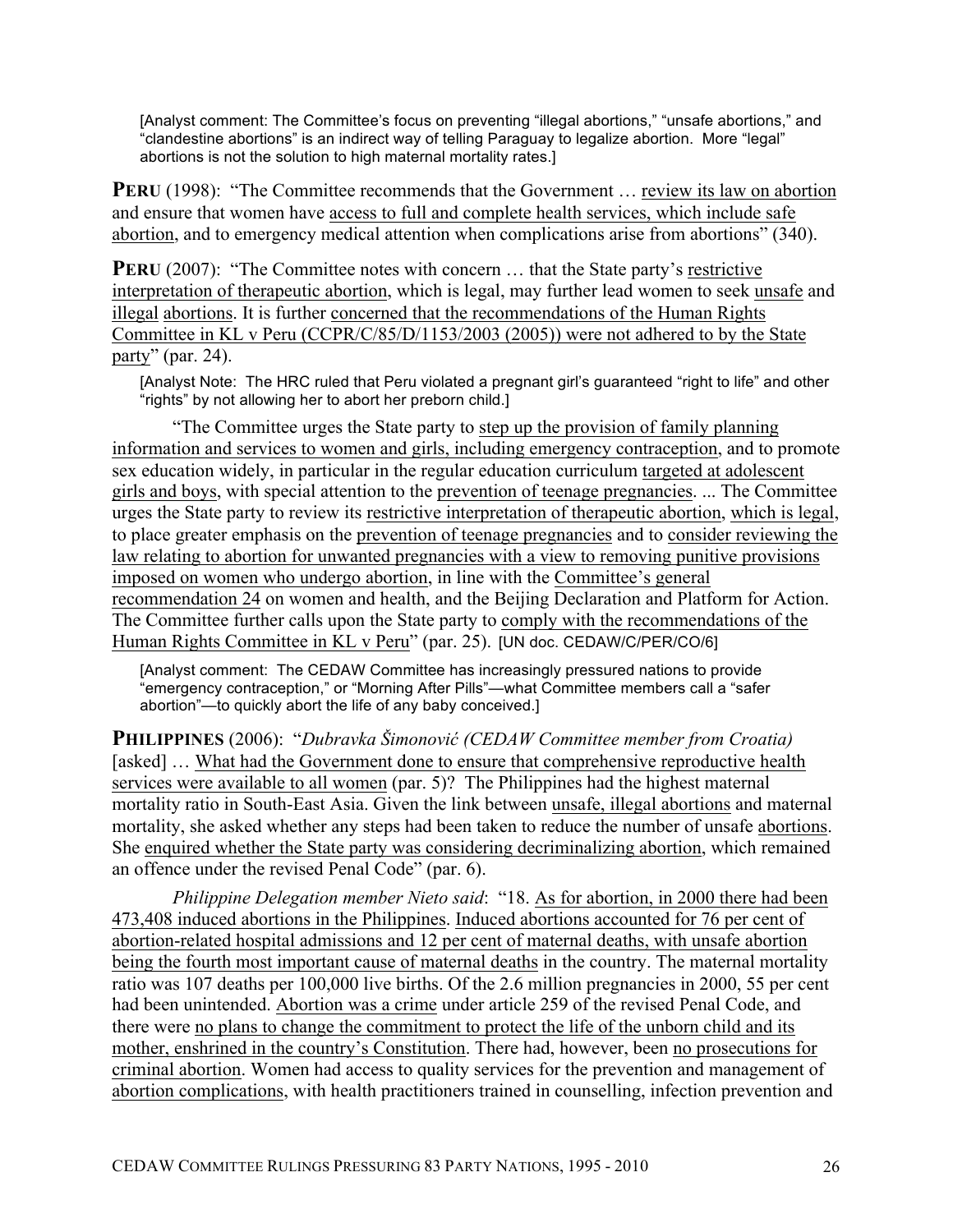clinical management of such complications. As for the issue of what was included in the concept of natural family planning, there was the rhythm method, and also the Billings method" (par. 16).

"*Zou Xiaoqiao (CEDAW Committee member from China)* wondered why, if no one had ever been prosecuted for abortion, the Philippines should not modify the Penal Code and decriminalize abortion" (par. 20).

"*Dorcas Coker-Appiah (CEDAW Committee member from Ghana)* said that article 12 obliged States to provide high-quality, accessible family planning services. She was very concerned that the current Government was promoting natural family planning methods, which the delegation still had not defined for the Committee. Her understanding was that it referred to the rhythm or withdrawal method, which required both parties to be responsible. However, the delegation had previously stated that family planning remained largely a female responsibility. Since women generally had little or no power to impose conditions in relation to sex, she wondered how the Philippine Government could expect women to do so. The Government should put aside religious considerations and look seriously at women's rights. Despite the huge number of women risking imprisonment and death to have an abortion, the Government still insisted on following its unrealistic approach" (par. 21).

*Philippine Delegation member Nieto* said that the Government promoted, and had allocated resources to, both natural and artificial family planning. Natural family planning required fertility awareness and gender sensitivity. The Government had prepared modules to help women assert their rights and to enlighten husbands. As to why abortion had not been decriminalized, she explained that, under the Philippine Constitution, the unborn child, as well as the mother, had rights. The Government therefore preferred to focus on prevention. In that regard, it had designed a youth policy and prepared modules aimed at making couples more responsible" (par. 28). [Summary record of the 748th meeting; 15 August 2006; UN doc. CEDAW/C/SR.748 (A)]

*Concluding Comments*: "The Committee urges the State party to take concrete measures to enhance women's access to health care, in particular to sexual and reproductive health services, in accordance with article 12 of the Convention and the Committee's general recommendation 24 on women and health. It requests the State party to strengthen measures aimed at the prevention of unwanted pregnancies, including by making a comprehensive range of contraceptives more widely available and without any restriction and by increasing knowledge and awareness about family planning. The Committee recommends that the State party give priority attention to the situation of adolescents and that it provide sex education, targeted at girls and boys, with special attention to the prevention of early pregnancies and sexually transmitted diseases. The Committee recommends that the State party consider reviewing the laws relating to abortion with a view to removing punitive provisions imposed on women who have abortions and provide them with access to quality services for the management of complications arising from unsafe abortions and to reduce women's maternal mortality rates in accordance with the Committee's general recommendation 24 on women and health and the Beijing Declaration and Platform for Action" (par. 28). [UN doc. CEDAW/C/PHI/CO/6]

**POLAND** (2007): *Magalys Arocha Domínguez*, *CEDAW Committee member from Cuba*, asked, "On Article 12 … Our Committee needs a clearer picture of the family planning policies and abortion in your country, with a breakdown of rural areas. … How many doctors have been suspended for refusing to do an abortion? After all abortion is legal in your country." [*Eyewitness*, CEDAW 37th Session, 2007]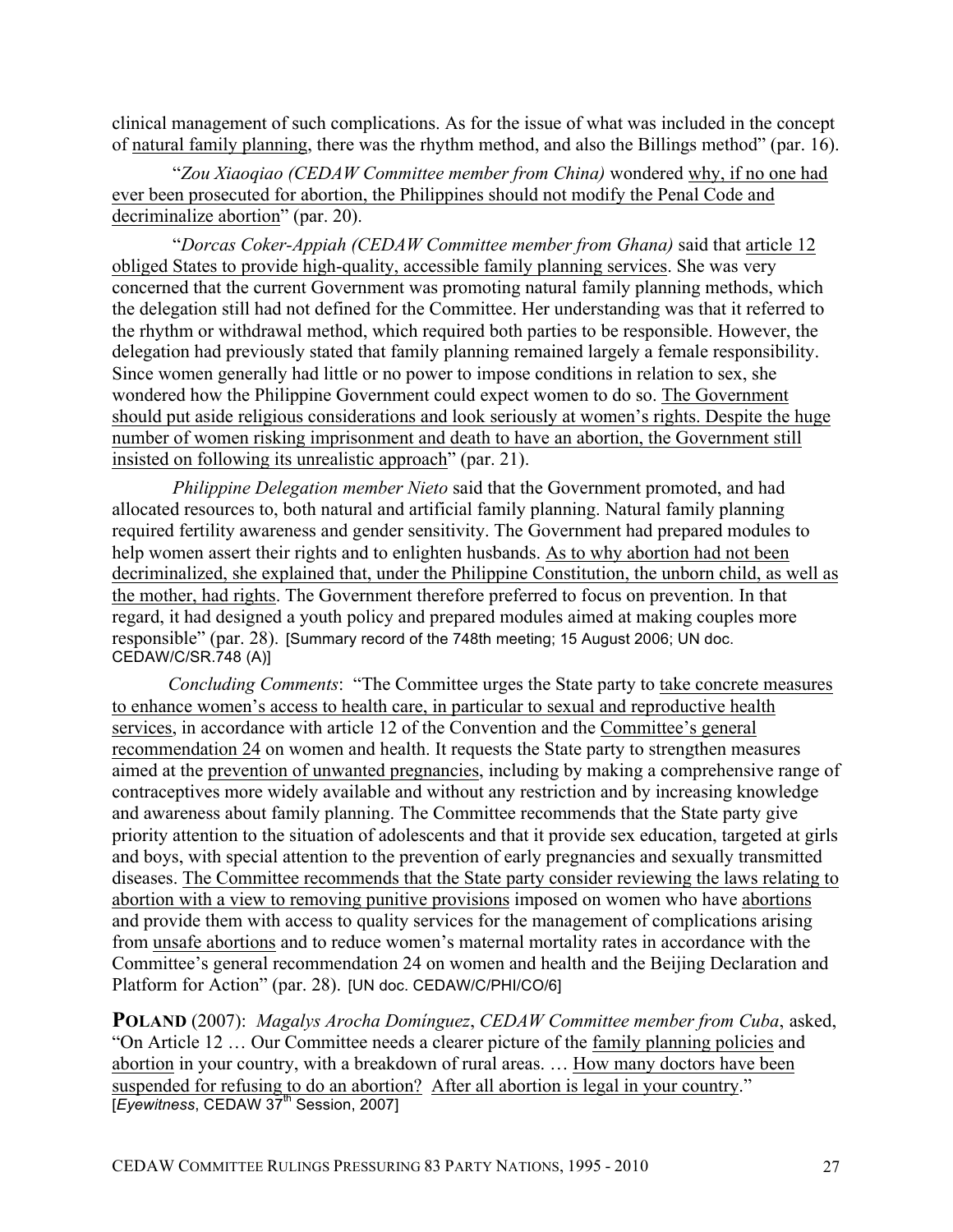*CEDAW Concluding Comments to Poland:* "The Committee expresses its concern that, as a result of the restructuring of the health sector, there has been a decrease in the number of clinics and health services available to women, in particular in rural areas. The Committee is concerned about the lack of official data and research on the prevalence of illegal abortion in Poland and its impact on women's health and life (par. 24).

"The Committee urges the State party to … ensure that women seeking legal abortion have access to it, and that their access is not limited by the use of the conscientious objection clause. It requests the State party to strengthen measures aimed at the prevention of unwanted pregnancies, including by making a comprehensive range of contraceptives widely available at an affordable price and by increasing knowledge and awareness about different methods of family planning" (par. 25). [UN doc. CEDAW/C/POL/CO/6]

**PORTUGAL** (2002): "The Committee is concerned about the restrictive abortion laws in place in Portugal, in particular because illegal abortions have serious negative impacts on women's health and well-being (par. 345). The Committee urges the State party to facilitate a national dialogue on women's right to reproductive health, including on the restrictive abortion laws. It also urges the State party to further improve family planning services, ensuring their availability to all women and men, including teenagers and young adults. It requests the State party to include information in its next report on death and/or illness related to or due to illegal abortion" (par. 346).

**PORTUGAL** (2008): *Committee questions:* "The seventh periodic report states that the new law 16/2007 of 17 April 2007 permits voluntary interruption of pregnancy during the first 10 weeks, free of charge and performed in a public hospital. Please provide further information on the conditions, administrative procedures, technical and logistic conditions and the relevant information to be provided to the pregnant woman laid down in the instrument regulating the application of the law, approved in June 2007, and about the number of interruptions carried out since entry into force of the law. Kindly also provide information on death and /or illnesses related or due to illegal abortion prior to the coming into force of the new law, as requested by the Committee in its previous concluding comments" (par. 25). [CEDAW/C/PRT/Q/7]

*CEDAW Concluding Comments to Portugal:* "While welcoming the new legislation relating to the voluntary interruption of pregnancy within the first 10 weeks, the Committee is concerned at the low awareness among younger women of this legislation. It is also concerned that some women may encounter difficulties in availing themselves of the new regulations given the fact that health-care personnel may decide not to perform an interruption of pregnancy on the basis of their conscience. … The Committee is concerned at the high HIV/AIDS prevalence among women in Portugal and the fact that a very low percentage of the population, i.e. only 13 per cent in 2005, use condoms as a contraceptive method" (par. 42).

"The Committee recommends that the State party promote sexual health education targeted at adolescent girls and boys, and ensure access to sexual health information and all services, including those directed at interruption of pregnancies, for all women and girls" (par. 43). [1 April 2009; CEDAW/C/PRT/CO/7]

**RWANDA** (2009): "The Committee is also concerned that many women, in particular in rural areas, give birth at home. Taking account of the fact that illegal and unsafe abortions are a cause of maternal mortality, the Committee is concerned that abortion is a punishable offence under Rwandan law." (par. 35).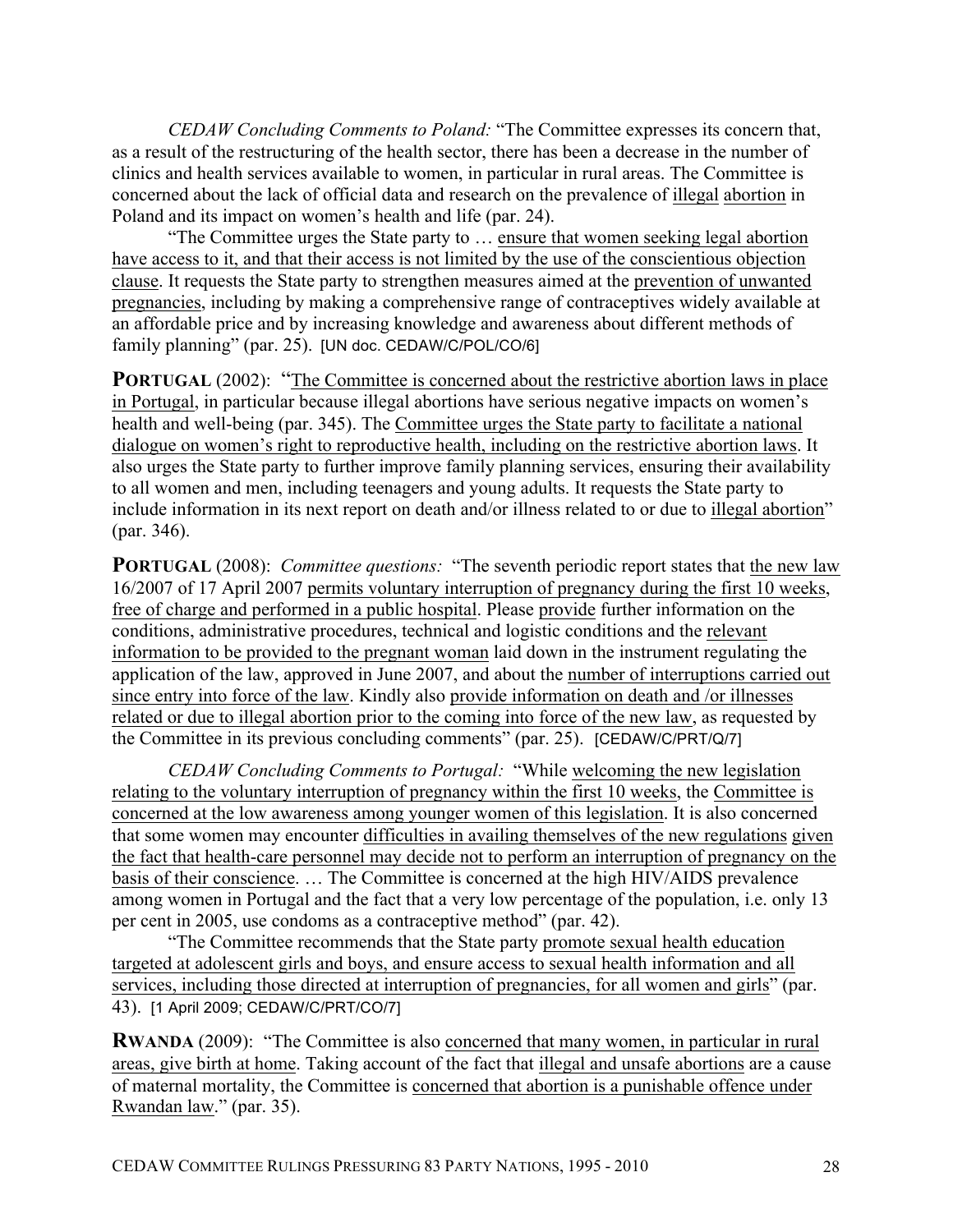"The Committee recommends that the State party review its legislation relating to abortion with a view to removing punitive provisions imposed on women who undergo abortion in accordance with the Committee's general recommendation No. 24, on women and health, and the Beijing Platform for Action." (par. 36). [CEDAW/C/RWA/CO/6]

**SAINT LUCIA** (2006): "*Silvia Pimentel (CEDAW Committee member from Brazil)* asked what measures, if any, were planned to ensure that the restrictive law on abortion did not entail grave consequences for those women unable to obtain safe abortions" (par. 31).

*Saint Lucia delegation member Pascal* "said that, although the Catholic Church prohibited the use of condoms, people were free to use any method of contraception they wished. ... Abortion was illegal; however, women who suffered incomplete abortions were treated at hospital without question" (par. 33). [Summary record, 730th mtg.; 23 May 2006; CEDAW/C/SR.730]

*Concluding Comments:* "The Committee … welcomes the entry into effect of the Criminal Code No. 9 on 1 January 2005 and which includes new provisions on sexual offences and which now permits abortion under certain circumstances …" (par. 4).

"The Committee is concerned that it did not obtain a clear picture about the availability of comprehensive reproductive health care. The Committee notes with concern the persistence of unsafe abortions in the country. It also notes with concern that no information was provided about measures to provide safe abortion services where those are permitted by law. Further, the Committee is concerned about the lack of facilities and district hospitals to provide comprehensive services for childbirth, and about women's access to antenatal and postnatal services (par. 31).

"The Committee recommends that the State party take into account its general recommendation 24 … that the State party provide safe abortion services in cases where those are permitted by law, and to enhance sex education and availability of contraceptives so as to prevent women having to resort to unsafe abortions" (par. 32). [UN doc. CEDAW/C/LCA/CO/6]

**SAINT VINCENT & THE GRENADINES** (1997): "The Committee was concerned that women had to seek spousal consent for tubal ligation. That contravened not only article 12, but also article 15 of the Convention. The Committee was also concerned that the law precluded safe abortion and prevented women from taking control of their reproductive health (par. 140). … The law on abortion should be reviewed with a view to removing the penal provisions and in order to guarantee safe abortion and motherhood" (par. 148).

**SAUDI ARABIA** (2008): *Silvia Pimentel, CEDAW Committee member from Brazil,* observed that the state report did not provide information on abortion, and asked for data on the subject, including the situations in which it is permitted, an estimation of clandestine or unsafe abortion, and the link between unsafe abortion and maternal mortality. [*Eyewitness*, CEDAW 40<sup>th</sup> Session]

**SERBIA** (2007): *Zou Xiaoqiao, CEDAW Committee member from China,* inquired why Serbia's report lacked data on abortion. [*Eyewitness*, CEDAW 38<sup>th</sup> Session, 2007]

**SIERRA LEONE** (2007): *Zou Xiaoqiao, CEDAW Committee member from China*, asked Sierra Leone about plans to increase money for reproductive rights and health. She also noted that the report failed to mention abortion, and wondered if unsafe abortion is a cause of the high maternal mortality rate. *Zou* wanted to know what measures the government would take to stop unsafe abortion and to ensure that women can receive the most basic reproductive health services. [*Eyewitness*, CEDAW 38<sup>th</sup> Session]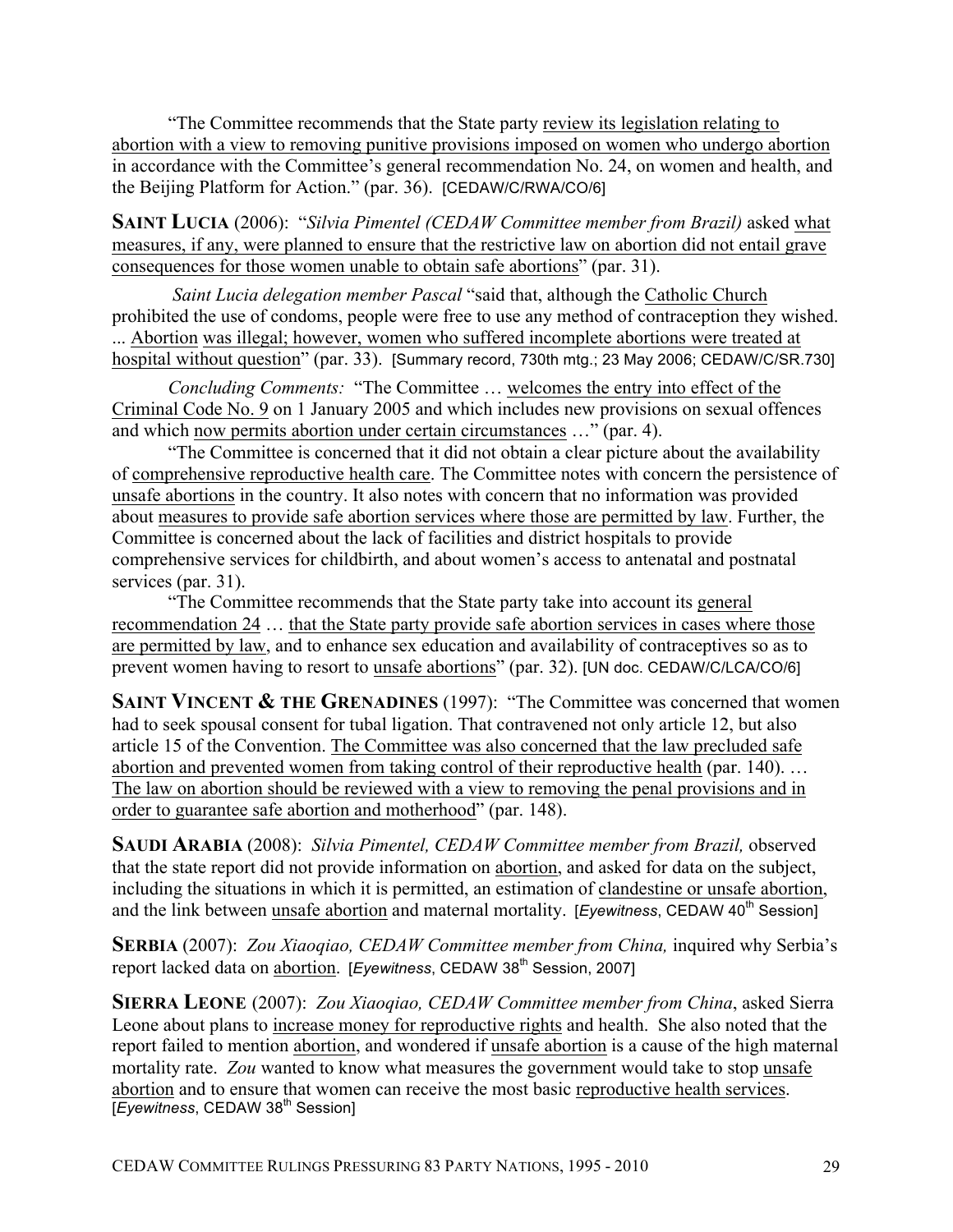Zou also asked whether abortion was "legal or illegal in Sierra Leone."

*Silvia Pimentel, CEDAW Committee member from Brazil,* asked if there was a "Government plan to collect data on unsafe abortions."

*Sierra Leone delegation responded* by acknowledging that "unsafe abortions were being conducted in the country, which might be among the causes of maternal death in Sierra Leone. Plans were in place to improve child survival and reduce maternal mortality, which would include a clause in the new reproductive health policy that would make room for "medically clean abortions" and post-abortion care. Hopefully, that provision would reduce the number of unsafe abortions. … However, obtaining data on unsafe abortion was difficult; perhaps, data collection would improve if abortion could be made legal on medical grounds. The Government would pursue the idea of legalizing abortion in some instances." [UN Dept. of Public Information, News & Media Division, 17 May 2007, report on 777<sup>th</sup> and 778<sup>th</sup> CEDAW Committee meetings.]

[Analyst comment: The Committee's intent in asking if the government has collected "data on unsafe abortions," or whether abortion is "legal or illegal," is to pressure the nation towards legalizing abortion. That is precisely how the Sierra Leone delegation interpreted the questions.]

**SLOVAKIA** (2008): "The Committee recommends that the State party adequately regulate the invocation of conscientious objection by health professionals so as to ensure that women's access to health and reproductive health is not limited. The Committee calls the attention of the State party to its General Recommendation 24, which states that it is discriminatory for a State party to refuse to provide legally for the performance of certain reproductive health services for women. It recommends that, if health service providers refuse to perform such services based on conscientious objection, measures should be introduced to ensure that women are referred to alternative health providers. The Committee urges the State party to take measures to increase the access of women and adolescent girls to affordable health-care services, including reproductive health care, and to increase access to information and affordable means of family planning for women and men. It also calls upon the State party to increase … awareness-raising campaigns targeting women and men on the importance of family planning and related aspects of women's health and reproductive rights." (par. 29). [UN document: CEDAW/C/SVK/CO/4]

[Analyst comment: The Committee is strongly opposed to medical personnel refusing to perform abortions or refusing to refer pregnant girls or women for abortions, and is not at all respectful of the violation of conscience that occurs when doctors and nurses are forced to do either.]

**SURINAME** (2007): "The Committee reiterates its concern about the provisions in the Penal Code regarding family planning, including prohibiting the display and offering of contraceptives, and the restriction on abortion, although the provisions are not enforced. … (par. 29).

"The Committee reiterates its recommendation that the laws restricting family planning activities and abortion services, which are "dead letter" laws, be repealed" (par. 30). [UN doc. CEDAW/C/SUR/CO/3]

**SWEDEN** (2008): *Magalys Arocha Domínguez*, *CEDAW Committee member from Cuba*, was concerned about the growing number of abortions among teens. She also noted a law that increased access to abortion for immigrant women. *Arocha* stated, "I am all for it, but was the access accompanied with sex education so that this access is not used as contraception?" She asked for recent statistics. [*Eyewitness*, CEDAW 40<sup>th</sup> Session, 2008]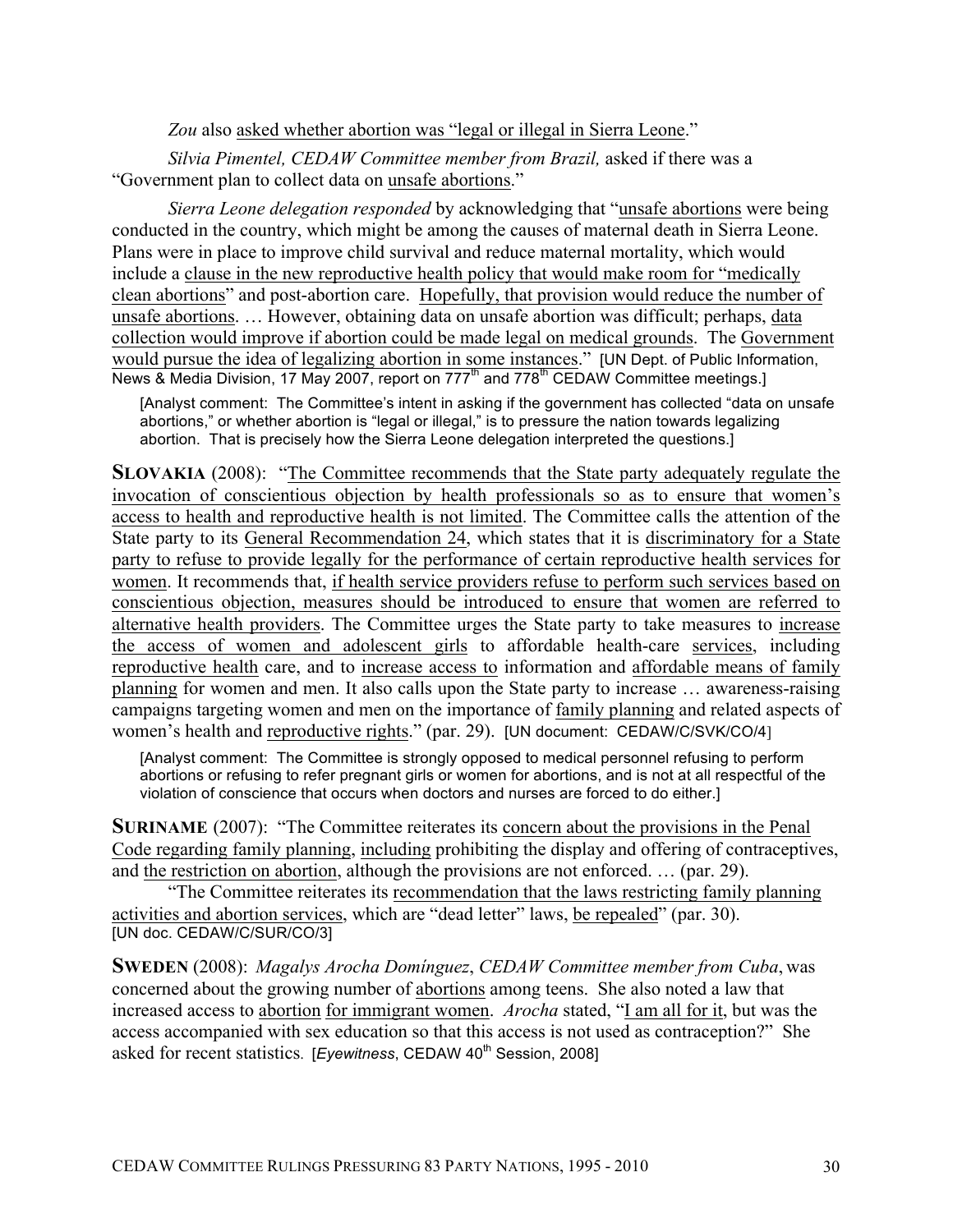*CEDAW Concluding Comments to Sweden:* "The Committee also welcomes the amendment of the Abortion Act in November 2007 to remove the requirement that a woman must be a Swedish citizen, or resident in Sweden, to have an abortion" (par. 11). [1 February 2008; UN doc. CEDAW/C/SWE/CO/7]

**SYRIAN ARAB REPUBLIC** (2007): *Ferdous Ara Begum*, *CEDAW Committee member from Bangladesh,* noted that "abortion was illegal in Syria," and declared "legal support was needed for women to terminate unwanted pregnancies without penalty."

*Zou Xiaoqiao, CEDAW Committee member from China*, expressed objection that "abortion was prohibited according to law."

*Syria Delegation member Ghanem* said that "abortion was not allowed in Syria." (UN Dept. of Public Information, News & Media Division, 24 May 2007 news report on 785<sup>th</sup> and 786<sup>th</sup> CEDAW Committee meetings.)

**TIMOR LESTE** (2009): "The Committee is also concerned that many women, in particular in rural areas, give birth at home, and that the practice of illegal and unsafe abortions increases the high rate of maternal mortality. The Committee is concerned that abortion is a punishable offence under the newly adopted Penal Code, particularly as this may lead more women to seek unsafe, illegal abortions, with consequent risk to their life and health" (par. 37).

"The Committee … suggests that the State party assess the root causes of maternal mortality and set targets and benchmarks with a time frame for its reduction. It urges the State party to make every effort to raise the awareness of, and increase women's access to, health-care facilities and medical assistance by trained personnel, especially in rural areas and particularly in the area of post-natal care. The Committee further recommends that the State party implement programmes and policies aimed at providing effective access to affordable contraceptives and family planning services so that women and men can make informed choices about the number and spacing of the children. The Committee calls upon the State party to ensure that sex education programmes are widely promoted and targeted at girls and boys, and include special attention to the prevention of early pregnancies. The Committee further calls upon the State party to review the legislation relating to abortion with a view to removing the punitive provisions imposed on women who undergo abortion in accordance with the Committee's general recommendation 24 on women and health and the Beijing Platform for Action" (par. 38). [7 August 2009; UN doc. CEDAW/C/TLS/CO/1]

**TOGO** (2006): – *Kanny Sokpoh-Diallo, Minister of Population, Social Affairs and the Promotion of Women, head of the Togo delegation*, said in response to questions about abortion, that the new Health Code—now under study—would prohibit abortion, unless it was therapeutic.

*Silvia Pimentel (CEDAW Committee member from Brazil)* said that risks associated with unwanted pregnancies, such as unsafe abortions, were factors that aggravated maternal mortality, and asked whether the 2002-2006 national health development plans had led to a decrease in the rate of maternal mortality caused by abortions. She noted that only therapeutic abortions are allowed by the Togo Government, and asked whether Parliament would consider extending the reasons for justifying the interruption of pregnancy besides therapeutic ones.

[Analyst comment: Pimentel believes that abortion should be legal (and if it is legal she assumes it will be safe), and that the way to decrease maternal mortality is to legalize abortion. Her presuppositions are evident in her line of reasoning above: 1. "unwanted pregnancies" result in "unsafe abortions" resulting in increased "maternal mortality"; 2. therefore, to decrease "maternal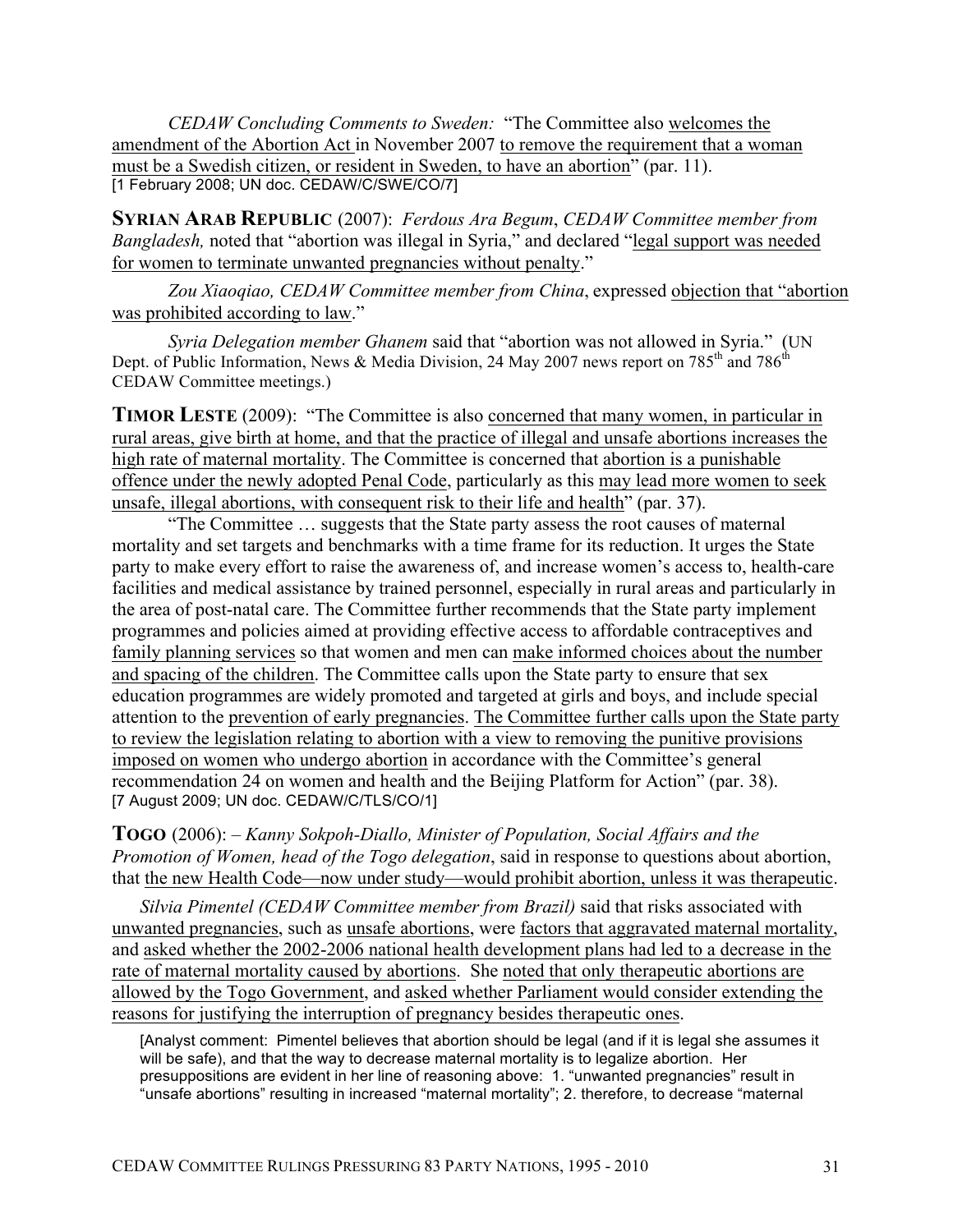mortality caused by abortions," abortion should be made legal and freely available. She suggests that Togo accomplish the latter by ensuring that abortion is included—"extending the reasons for justifying the interruption of pregnancy"—in the "national health development plans." Clearly, Pimentel and the Committee pressured Togo to increase access to abortions, even while Togo was endeavoring to protect its own preborn children. I wonder if Pimentel and the other pro-abortion Committee members would make the same recommendations to their own daughters?]

A *Togo Delegation member* "cited a 1984 law saying that a man who was responsible for impregnating a female pupil would be subject to imprisonment and fines, thus protecting school girls from early pregnancy. For girls who were not attending school and were made pregnant, the public health authorized therapeutic abortions, he said."

*Sokpoh-Diallo (head of Togo delegation)* stressed, however, that under the new Health Code, therapeutic abortions were allowed, but abortions could not take place if there were no medical reason for doing so. [UN Dept. of Public Information, News & Media Division, 18 January 2006, report on  $703^{\text{rd}}$  &  $704^{\text{th}}$  CEDAW Committee meetings.]

**TURKEY** (1997): "The Committee expressed its concern that spousal consent was required for abortion, a requirement it considered to be in contravention of article 15 of the Convention (par. 184) [and] … requested the review of the requirement of spousal consent for abortion"(par. 196).

**TUVALU** (2009): "While noting a number of achievements in the area of health, including 100 per cent access to professional midwifery services for pregnant women … The Committee is especially concerned that outer islands health centres are only equipped to attend to normal deliveries and that this could have a serious impact on women when birth complications arise. The Committee is further concerned that abortion is a punishable offence under Tuvaluan law, which may lead women to seek unsafe, illegal abortions, with consequent risks to their life and health. Clandestine abortions are a major cause of maternal mortality and the Committee regrets the lack of information on maternal mortality rates" (par. 43).

"The Committee … calls upon the State party to ensure that preventative health care, especially sexual and reproductive health, is adequately addressed and to enhance access to such services by women in the outer islands. The Committee recommends that the State party review the laws relating to abortion with a view to removing punitive provisions imposed on women who undergo abortion, providing them with access to quality services for the management of complications arising from unsafe abortion and it requests the State party to provide information about maternal mortality rates in its next periodic report. It also requests the State party to strengthen and expand its efforts aimed at the prevention of teenage pregnancies and STIs by increasing knowledge about family planning, including contraceptives, and awareness of existing services. This should include the provision of comprehensive, youth-friendly sexual and reproductive health services, confidence-building programmes and age-appropriate sex education ..." (par. 44). [7 August 2009; UN doc. CEDAW/C/TUV/CO/2]

**UNITED KINGDOM AND NORTHERN IRELAND** (1999): "The Committee notes with concern that the Abortion Act 1967 does not extend to Northern Ireland where, with limited exceptions, abortion continues to be illegal (par. 309). … The Committee also recommends that the Government initiate a process of public consultation in Northern Ireland on reform of the abortion law" (par. 310).